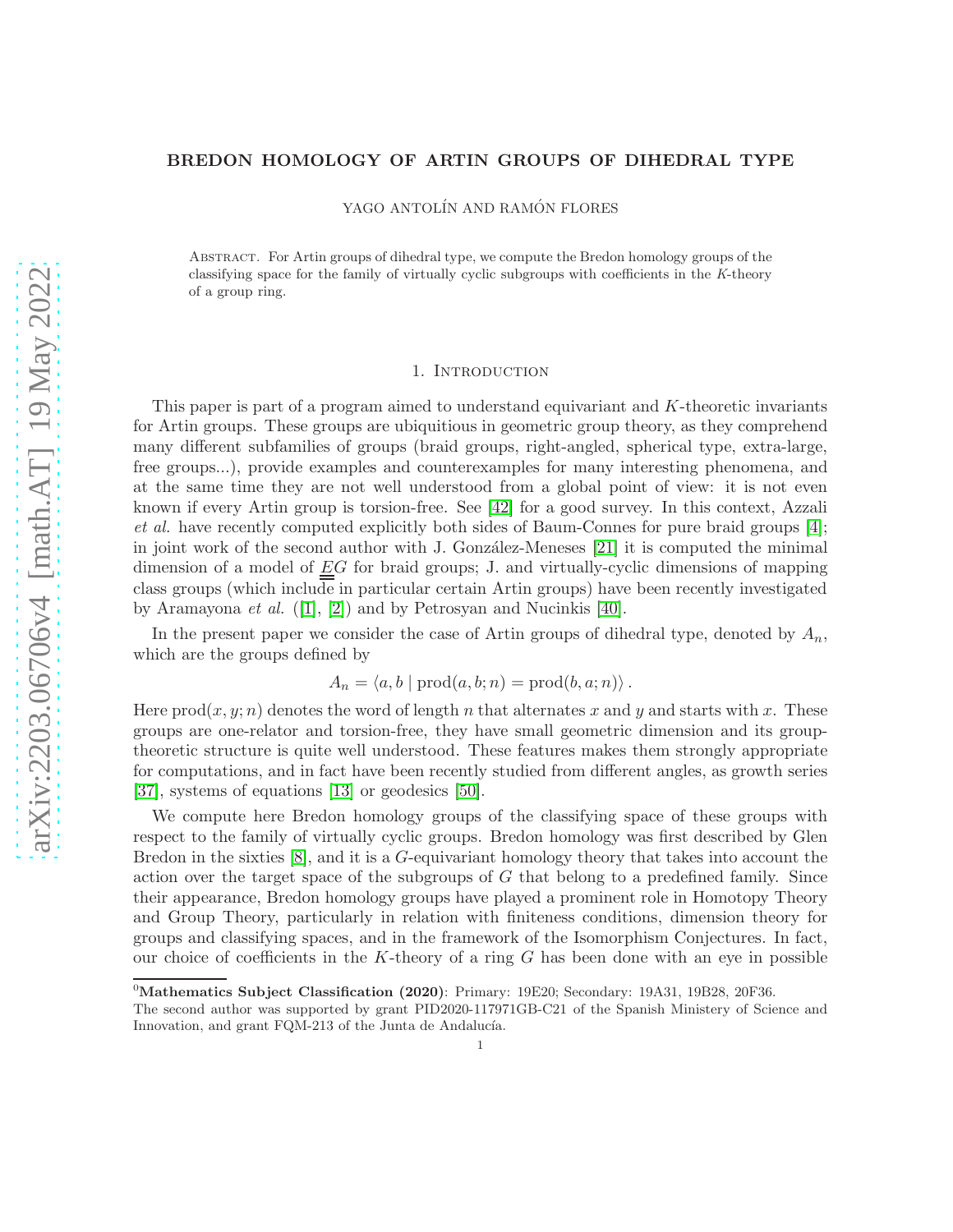applications of the computations to the left-hand side of Farrell-Jones Conjecture (see below), although we believe that the methods of the present paper may be useful in a more general context, switching the K-theoretic coefficients to a general coefficient module.

Our main technical result is the following:

**Theorem [4.17.](#page-19-0)** Let  $A_n$  be an Artin group of dihedral type and R a ring, R a ring,  $K_q(R[-])$ the covariant module over the orbit category  $O_{\mathcal{F}}(G)$  that sends every (left) coset  $G/H$  to the K-theory group  $K_q(R[H])$ . Then we have the following:

(1) 
$$
H_i^{vc}(\underline{E}A_n, K_q(R[-])) = \{0\} \text{ for } i \ge 4.
$$
  
\n(2)  $H_3^{vc}(\underline{E}A_n, K_q(R[-])) = \begin{cases} \bigoplus_{[H]\neq [Z(A_n)]} K_q(R) & n \text{ odd} \\ \ker g_2^2 & n \text{ even.} \end{cases}$ 

(3) 
$$
H_2^{vc}(\underline{E}A_n, K_q(R[-])) = \ker g_2^1
$$
.

$$
(4) \ \ H_1^{vc}(\underline{E}A_n, K_q(R[-])) = \operatorname{coker} g_2^1 = \begin{cases} (\bigoplus_{[H] \neq [Z(A_n)]} N_q^{[H]}) \oplus T_1(K_q(R)) \oplus T_2(K_q(R)) & n \text{ odd} \\ \bigoplus_{[H]} N_q^{[H]} & n \text{ even.} \end{cases}
$$

$$
(5) \ H_0^{vc}(\underline{\underline{E}}A_n, K_q(R[-])) = \ \operatorname{coker} g_2^0 = \begin{cases} (\bigoplus_{[H]\neq [Z(A_n)]} N_q^{[H]}) \oplus K_q(R) \oplus \overline{C}(K_q(R)) & n \text{ odd} \\ (\bigoplus_{[H]} N_q^{[H]}) \oplus K_q(R) & n \text{ even.} \end{cases}
$$

Here  $g_i^j$  $\frac{J}{i}$  stands for a homomorphism in the Degrijse-Petrosyan exact sequence [\[17,](#page-25-3) Section 7], [H] for the commensurability class of a non-trivial cyclic subgroup H, and  $N_q^{[H]}$ ,  $T_i(K_q(R))$  and  $\overline{C}(K_q(R))$  for groups that depend on H and the Bass-Heller-Swan decomposition of  $K_q(R[\mathbb{Z}])$ . See Section [4](#page-7-0) for details.

The main tool used in the proof of Theorem [4.17](#page-19-0) is an exact sequence in Bredon homology [\[17\]](#page-25-3), which is in turn the Mayer-Vietoris sequence associated to the push-out that defines the Lück-Weiermann model for  $EG$  ([\[34\]](#page-25-4), see also Section [2](#page-2-0) below). The knowledge about the group-theoretic structure of the groups includes a complete understanding of the commensurators, which is crucial in the computations. Using the theorem, we are able to describe with precision the Bredon homology of  $A_n$  with coefficients in the K-theory of several rings, both regular and non-regular (see Section [5\)](#page-21-0).

Next we describe the implications of our work in relation with the Farrell-Jones Conjecture. Recall that given a group G, a ring R and  $n \in \mathbb{Z}$ , Farrell-Jones stated in [\[20\]](#page-25-5) the existence of an assembly map:

$$
H_n^G(\underline{\underline{E}}G, \mathbf{K}(R)) \to K_n(RG),
$$

where  $\underline{E}G$  is the classifying space of G with respect to the family of virtually cyclic groups,  $H_*^G(-, \mathbf{K}(R))$  is the G-homology theory defined in Section 1 of [\[20\]](#page-25-5) and  $K_n(RG)$  stands for the  $n$ -th group of algebraic K-theory of the group ring  $RG$ . The Farrell-Jones conjecture predicts that the assembly map is an isomorphism. The conjecture has been verified for a big family of groups (see [\[31\]](#page-25-6) for an excellent survey), and no counterexample has been found so far. The philosophy in this context is, for a group for which the assembly map is known to be an isomorphism, to perform computations in the topological side in order to extract information about the algebraic K-theory of the group ring. It is remarkable that the latter are difficult to compute, and at the same time encode fundamental invariants of manifolds, including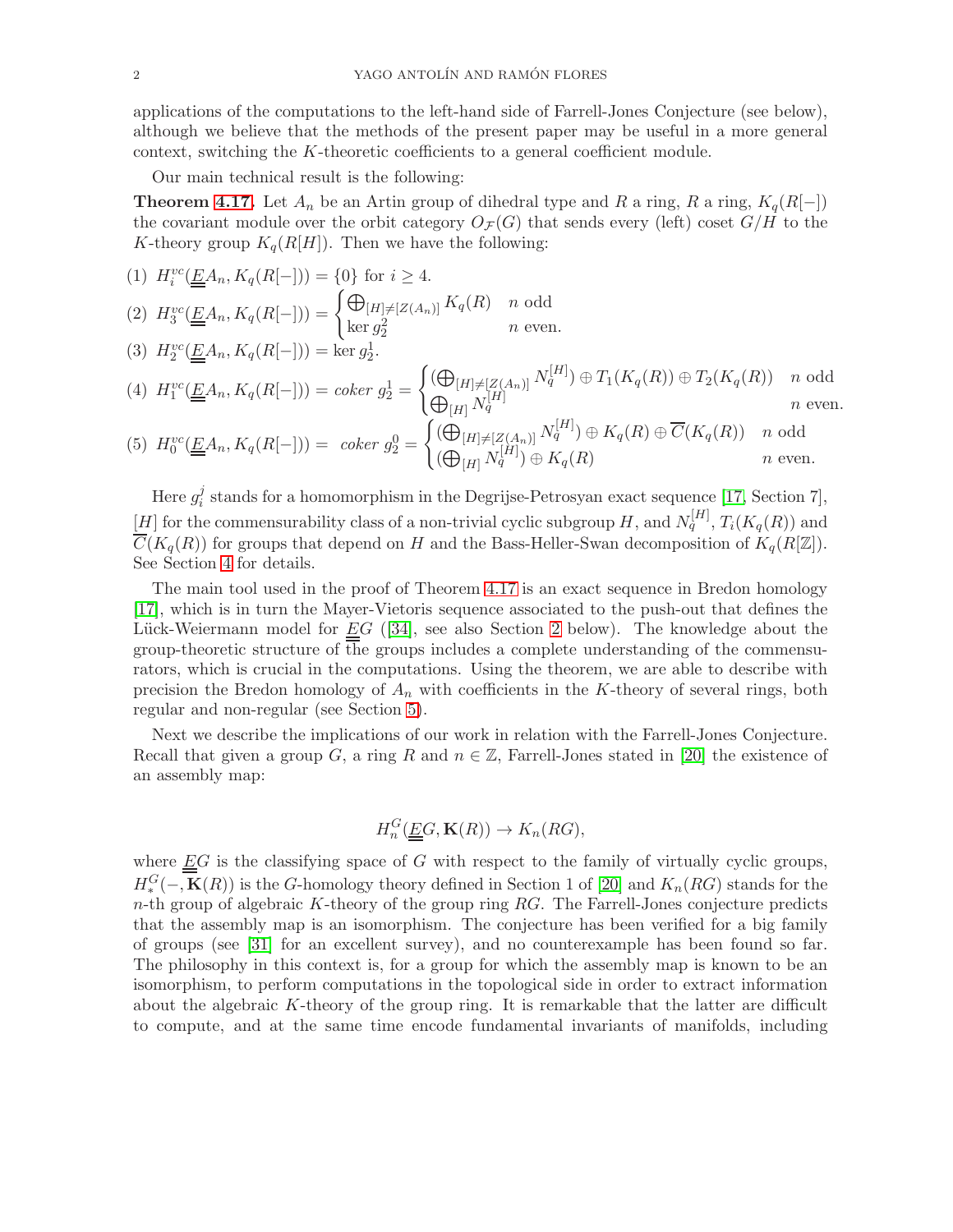obstructions to the existence of cobordisms and information about groups of pseudoisotopies. Explicit calculations in this context can be found in [\[9\]](#page-25-7), [\[15\]](#page-25-8), [\[27\]](#page-25-9) or [\[45\]](#page-26-4), for example.

The left-hand side of the conjecture can be approached by means of a G-equivariant version of the Atiyah-Hirzebruch spectral sequence, which converges to the Farrell-Jones K-homology, and whose  $E_2$ -page is the Bredon homology of the classifying space  $\underline{E}G$  with coefficients in the K-theory of the group rings of the virtually cyclic subgroups of  $G$ ; example of such calculations in the Farrell-Jones framework can be found in [\[5\]](#page-24-3) [\[32\]](#page-25-10). In this setting, Theorem [4.17](#page-19-0) and the examples of Section [5](#page-21-0) can be interpreted as an explicit computation of such  $E_2$ -page, in the case of Artin groups of dihedral type. We remark that in the case of  $R$  regular, the left-hand side of the conjecture for these Artin groups can be deduced from [\[30,](#page-25-11) Lemma 16.12], using previously a splitting result of Lück-Steimle [\[33\]](#page-25-12) (see the end of Section [5](#page-21-0) for details), so our results provide new information in this context for a non-regular  $R$ ; in this sense, we expect that Examples 5.3-5.5 will be useful. It is worth to point out that the Atiyah-Hirzebruch spectral sequence collapses at most at the  $E_5$ -page in this context, so an (at least partial) computation of the differentials may not be completely out of sight.

We finish by pointing out that Artin groups of dihedral type are free-by-cyclic, and the Farrell-Jones conjecture has been recently verified for this class of groups [\[7\]](#page-25-13). Hence, all the computations in the left-hand side can be read in terms of algebraic  $K$ -theory of  $RG$ .

Summary of contents. In Section [2](#page-2-0) we recall the main definitions about classifying spaces for families and Bredon homology, with special emphasis in the Lück-Weiermann model and its associated Mayer-Vietoris sequence. In Section [3](#page-5-0) the main properties of Artin groups that will be used on the rest of the paper are studied. Then, in Section [4,](#page-7-0) we carefully analyze the homomorphisms in the exact sequence and prove Theorem [4.17;](#page-19-0) and in final Section [5](#page-21-0) we apply our results to describe different concrete examples.

# 2. Preliminaries

<span id="page-2-0"></span>In this section we state some notions of G-equivariant homotopy that will frequently appear in the rest of the paper. The exposition will be sketchy and very focused to our goals; the reader interested in a thorough treatment of the subject is referred to [\[18\]](#page-25-14) for the theory of G-CW-complexes and actions on them, to [\[29\]](#page-25-15) for the theory of classifying spaces and to the first part of [\[39\]](#page-26-5) for Bredon homology.

2.1. Classifying spaces for families. In this section we will briefly recall the notion of classifying space for a family of subgroups, which is the central object in the topological side of the Isomorphism Conjectures. Then we will review Lück-Weiermann model and the definition of commensurator, which will be crucial in our computations.

**Definition 2.1.** Let G be a discrete group, and F be a family of subgroups of G closed under passing to subgroups and conjugation. A  $G$ -CW-complex  $X$  is a *classifying space for the family* F if for every  $H \in \mathcal{F}$  the fixed-point set  $X^H$  is contractible, and empty otherwise.

The classifying space for the family  $\mathcal F$  is usually denoted by  $E_{\mathcal F}G$ . Moreover, two models for  $E_{\mathcal{F}}G$  are G-homotopy equivalent. A point is always a model for  $E_{\mathcal{F}}G$  if  $G \in \mathcal{F}$ , and the closeness under subgroups implies that  $E_{\mathcal{F}}G$  is always a contractible space.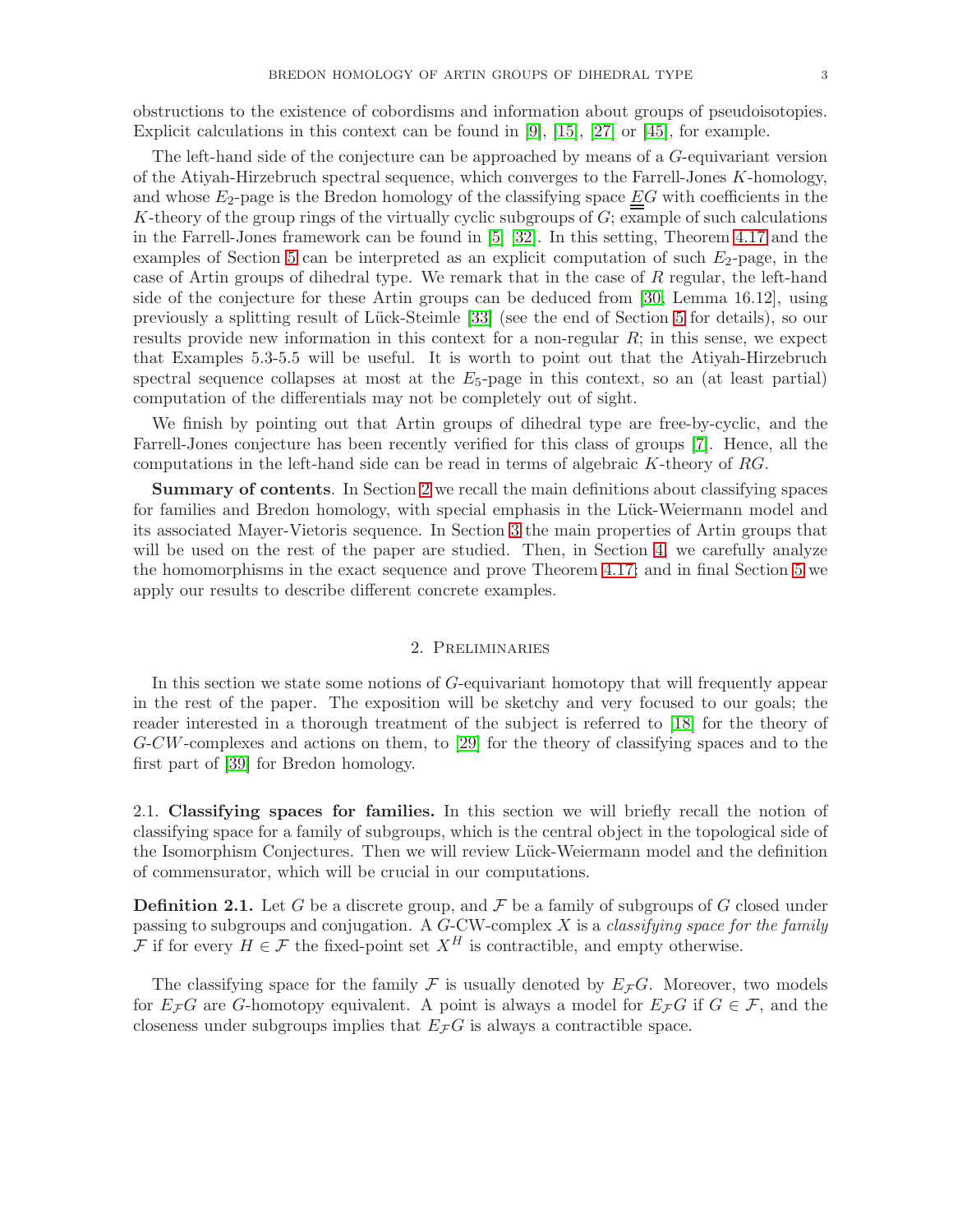If there is a family  $\mathcal F$  of subgroups of G with the previous closeness properties and a subgroup  $H \leq G$ , we denote by  $\mathcal{F} \cap H$  the family whose elements are the intersections  $F \cap H$ , with  $F \in \mathcal{F}$ . The family  $\mathcal{F} \cap H$  of subgroups of H is again closed under H-conjugation and taking subgroups. In these conditions the action of H over  $E_{\mathcal{F}}G$  by restriction turns  $E_{\mathcal{F}}G$  into a model for  $E_{\mathcal{F} \cap H}H$ .

The most important families of subgroups in this context are the trivial family  $\mathcal{F}_{\{1\}}$ , the family  $\mathcal{F}_{Fin}$  of finite groups and the family  $\mathcal{F}_{vc}$  of virtually cyclic groups of G; the classifying spaces for these families are respectively denoted by EG,  $\underline{E}G$  and  $\underline{E}G$ . Observe that  $\mathcal{F}_{\{1\}} \subseteq$  $\mathcal{F}_{Fin} \subseteq \mathcal{F}_{vc}$ , and that  $\mathcal{F}_{\{1\}} = \mathcal{F}_{Fin}$  if and only if G is torsion-free. It is also a standard argument to show that torsion-free virtually cyclic groups are cyclic (see for example Lemma 3.2 in [\[36\]](#page-25-16)). Then, for torsion-free groups,  $\mathcal{F}_{vc}$  is the set of cyclic subgroups.

From now on we will describe the model of  $\underline{E}G$  developed by Lück-Weiermann in [\[34\]](#page-25-4), for the special families we are interested (the construction is indeed more general). Given a group G, and two subgroups H and K, we consider the equivalence relation generated by  $H \sim K$  if  $H \cap K$  has finite index in both H and K. Observe that if H is in  $\mathcal{F}_{vc} \backslash \mathcal{F}_{Fin}$  then  $H \sim K$  if and only if K is virtually cyclic and  $H \cap K$  is infinite. Also remark that if  $H \in \mathcal{F}_{Fin}$ , then  $H \sim K$ if and only if  $K \in \mathcal{F}_{Fin}$ . The equivalence class of H will be denoted by [H]. This equivalence relation is preserved by conjugation, it can be defined  $g^{-1}[H]g$  as  $[g^{-1}Hg]$  for any  $H \leq G$  and for any  $g \in G$ .

Now we can define the notion of *commensurator*, central in this model and in our paper:

**Definition 2.2.** Given an equivalence class [H] of the relation  $\sim$ , the *commensurator* of [H] in G is defined as the subgroup

$$
Comm_G[H] = \{ g \in G \mid g^{-1}[H]g = [H] \}.
$$

In [\[34\]](#page-25-4), it is also defined a family of subgroups of  $Comm_G[H]$  as:

$$
\mathcal{F}[H] := \{ K < \text{Comm}_G[H] \mid K \sim H \text{ or } |K| < \infty \}.
$$

If  $H$  is virtually cyclic, it is easy to check that this family is closed under taking subgroups and conjugation in Comm $_G[H]$ . We remark that the commensurator of  $[H]$  is sometimes denoted by  $N_G[H]$  in the literature.

Now we have all the ingredients needed for building Lück-Weiermann model:

<span id="page-3-0"></span>**Theorem 2.3.** ([\[34\]](#page-25-4), Theorem 2.3) We denote by I a complete set of representatives of the G-orbits (under conjugation) of equivalence classes [H] of infinite virtually cyclic subgroups of G, and we choose, for every  $[H] \in I$ , models for the classifying spaces  $\underline{E}$ Comm $_G[H]$  and  $E_{\mathcal{F}[H]} \text{Comm}_{G}[H]$ . We also choose a model for EG. Consider the G-pushout:

$$
\begin{aligned}\n&\coprod_{[H]\in I} G \times_{\mathrm{Comm}_G[H]} \underline{E} \, \mathrm{Comm}_G[H] \xrightarrow{i} \underline{E} G \\
&\downarrow \coprod_{[H]\in I} id_G \times_{\mathrm{Comm}_G[H]} f_{[H]} \\
&\coprod_{[H]\in I} G \times_{\mathrm{Comm}_G[H]} E_{\mathcal{F}[H]} \, \mathrm{Comm}_G[H] \longrightarrow X\n\end{aligned}
$$

where  $f_{[H]}$  is a cellular  $\mathrm{Comm}_G[H]$ -map for every  $[H] \in I$  and i is the inclusion. In these conditions,  $X$  is a model for  $\underline{E}G$ .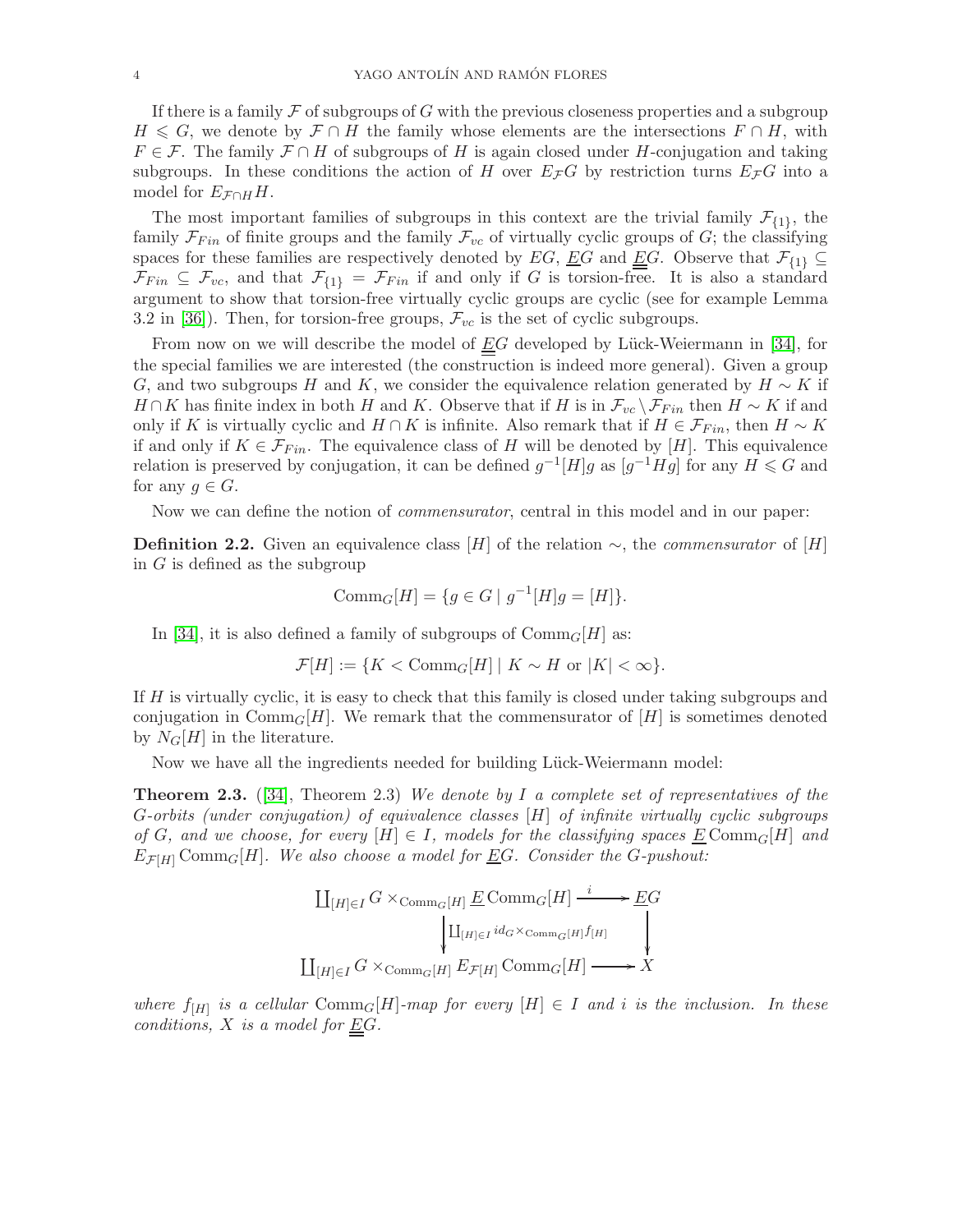In practice, this theorem implies that the existence of good models for the proper classifying space of the commensurators and  $G$ , and also of the classifying spaces with respect to the families  $\mathcal{F}[H]$  will lead to the knowledge of good models for  $\underline{E}G$ . Moreover, the push-out implies the existence of a long exact sequence in Bredon homology, and dimensional consequences that we will analyze in next section.

2.2. Bredon homology. In this subsection we will briefly review the main definitions concerning Bredon homology. We follow the topological concise approach from [\[44\]](#page-26-6), which we use in our computations.

Consider a discrete group  $G, \mathcal{F}$  a family of groups which is closed under conjugation and taking subgroups. Let  $O_{\mathcal{F}}(G)$  be the *orbit category* whose objects are the homogeneous spaces  $G/K, K \subset G$  with  $K \in \mathcal{F}$ , and whose morphisms are the G-equivariant maps. Then a left *Bredon module N* over  $O_{\mathcal{F}}(G)$  is a covariant functor

$$
N: O_{\mathcal{F}}(G) \to \mathbf{Ab},
$$

where **Ab** is the category of abelian groups.

Let  $N$  be a left Bredon module and  $X$  a  $G$ -CW-complex, and assume that all the stabilizers of the G-action belong to the family F. Then the Bredon chain complex  $(C_n^{\mathcal{F}}(X,N), \Phi_n)$  can be defined in the following way. For every  $d \geq 0$ , consider a set  $\{e_i^d\}_{i\in I}$  of representatives of orbits of d-cells in X, and denote by  $\text{Stab}(e_i^d)$  the stabilizer of  $e_i^d$ . Then we define the *n*-th group of Bredon chains as  $C_n^{\mathcal{F}}(X,N) = \bigoplus_{i \in I} N(G/\text{Stab}(e_i^d)).$ 

Consider now a  $(d-1)$ -face of  $e_i^d$ , which can be given as ge for a certain  $(d-1)$ -cell e. Then we have an inclusion of stabilizers  $g^{-1}$  Stab $(e_i^d)g \subseteq$  Stab $(e)$ . As  $g^{-1}$  Stab $(e_i^d)g$  and  $stab(e_i^d)$  are isomorphic, the previous inclusion induces an equivariant  $G$ -map  $f: G/\text{Stab}(e_i^d) \to G/\text{Stab}(e)$ . In turn, as N is a functor, we have an induced homomorphism  $N(f)$ :  $N(G/\text{Stab}(e_i^d)) \to$  $N(G/\text{Stab}(e))$ . Taking into account that the boundary of  $e_i^d$  can be written as  $\partial e_i^d$  =  $\sum_{j=1}^{n} g_j e_j^{d-1}$  for certain  $g_j \in G$  and using linear extension to all representatives of equivariant d-cells, we obtain a differential  $\Phi_d: C_d^{\mathcal{F}}(X,N) \to C_{d-1}^{\mathcal{F}}(X,N)$  for every  $d > 0$ . So we have the following definition:

**Definition 2.4.** The homology groups of the chain complex  $(C_i^{\mathcal{F}}(X, N), \Phi_i)$  will be denoted by  $H_i^{\mathcal{F}}(X,N)$  and called *Bredon homology groups* of X with coefficients in N with respect to the family  $\mathcal{F}.$ 

We define  $H_i^{\mathcal{F}}(G, N)$ , the Bredon homology groups of G with coefficients in N with respect to the family  $\mathcal F$  as  $H_i^{\mathcal F}(E_{\mathcal F} G,M)$ .

These groups are preserved under G-equivariant homotopy equivalence.

**Notation.** When F is the family of finite groups, we use indistinctly the notations  $\underline{E}G$  or  $E_{\mathcal{F}}G$ , and similarly when  $\mathcal F$  is the family of virtually cyclic groups and  $EG$  and  $E_{\mathcal{F}}G$  notations for the corresponding classifying space. If  $\mathcal F$  is the family that only contains the trivial group, the superindex in the Bredon homology will be supressed, as it is ordinary homology in this case. It is worth noticing that there is an algebraic definition of  $H_*^{\mathcal{F}}(G,M)$ , however there is an isomorphism  $H_*^{\mathcal{F}}(G,M) \simeq H_*^{\mathcal{F}}(E_{\mathcal{F}}G,M)$  between the algebraic and the topological definitions of Bredon homology [\[39,](#page-26-5) page 15]. To not overload the paper with unnecessary notation, we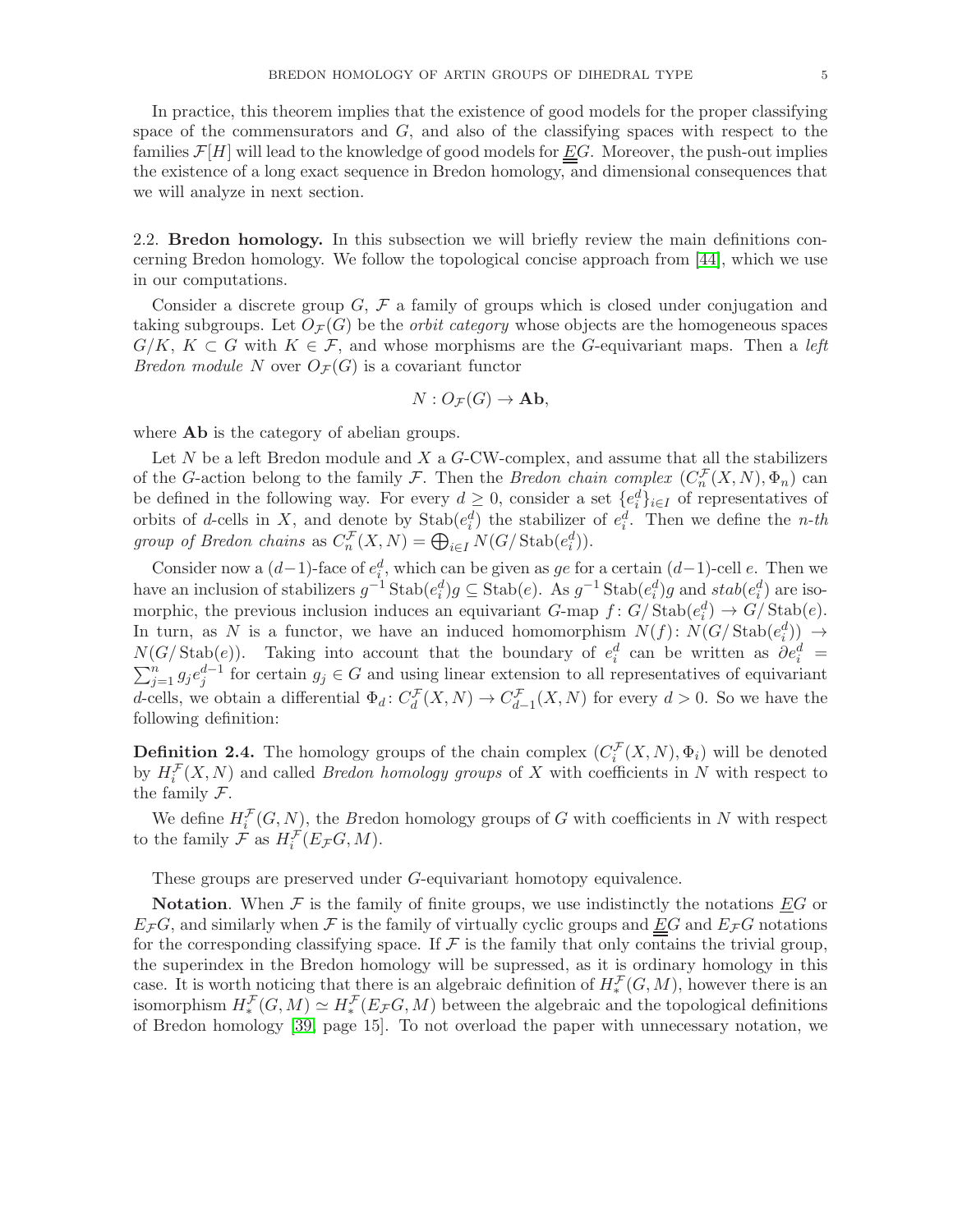commonly denote this homology groups by  $H_*^{\mathcal{F}}(G,M)$ , although as said above, we mainly deal with the topological definition.

<span id="page-5-0"></span>The cyclic group of order n will be denoted by  $C_n$ . When we want to consider its ring structure we might use  $\mathbb{Z}/n$ . When n is prime, we might use  $\mathbb{F}_n$  to emphasize its field structure.

#### 3. Artin groups of dihedral type

In this section we present the main features of the Artin groups of dihedral type that we will need in the remaining of the paper. We start with the definition of the groups:

**Definition 3.1.** Let  $n \geq 1$ . By prod $(x, y; n)$  we denote the word of length n that alternates x and y and starts with x. For example,  $\text{prod}(x, y; 3) = xyx$  and  $\text{prod}(x, y; 4) = xyxy$ . With this notation, a dihedral Artin group of type n is the group

$$
A_n = \langle a, b \mid \text{prod}(a, b; n) = \text{prod}(b, a; n) \rangle.
$$

The name "dihedral" comes from the associated Coxeter group,

$$
\langle a, b \mid a^2 = b^2 = 1, \text{prod}(a, b; n) = \text{prod}(b, a; n) \rangle
$$

which is the dihedral group of order  $2n$ . Dihedral Artin groups are torsion-free, even more  $A_n \cong F_{n-1} \rtimes \mathbb{Z}$ , where  $F_k$  is a free group of rank k. To see this, one can check that the kernel of  $A_n \to \mathbb{Z}$ ,  $a, b \to 1$  is free on rank  $n - 1$ . In particular, Dihedral Artin groups satisfy the Farrell-Jones conjecture [\[7\]](#page-25-13).

We are interested on understanding the commensurators of the virtually cyclic subgroups of  $A_n$ , for that we will use that  $A_n$  is also a central extension of a virtually free group.

As indicated above an important ingredient of our calculations will be the description of some commensurators inside these Artin groups of subgroups from the family of virtually cyclic groups (which in this case turn to be just cyclic groups). We start by observing that for any virtually cyclic subgroup H of a group G, and any  $h \in H$  of infinite order, we have that

$$
\text{Comm}_G[H] = \text{Comm}_G(\langle h \rangle) = \{ g \in G \mid gh^m g^{-1} = h^n \text{ for some } n, m \in \mathbb{Z} - \{0\} \}.
$$

We will be interested in computing commensurators up to isomorphism, and we will use the fact that commensurators of conjugated subgroups are conjugated. Let us denote by  $\pi$  the natural projection map  $\pi: A_n \to A_n := A_n/Z(A_n)$ . Then, for every  $g \in A_n$ ,

$$
\pi(\text{Comm}_{A_n}[\langle g \rangle]) \leq \text{Comm}_{\overline{A_n}}[\langle \pi(g) \rangle],
$$

and

$$
Z(A_n) \leqslant \mathrm{Comm}_{A_n}[\langle g \rangle].
$$

We will prove the following.

<span id="page-5-1"></span>**Lemma 3.2.** Let  $A_n$  be a dihedral Artin group and  $g \in A_n$  of infinite order. Then

- (1) If  $\langle g \rangle \cap Z(A_n) \neq \{1\}$  then  $\text{Comm}_{A_n}[\langle g \rangle] = A_n$  and  $Z(A_n) \in [H],$
- (2) If  $\langle g \rangle \cap Z(A_n) = \{1\}$  then  $\text{Comm}_{A_n}[\langle g \rangle] \cong \mathbb{Z}^2$  and there is  $\langle g' \rangle \in [\langle g \rangle]$  that is a direct factor of  $\mathrm{Comm}_{A_n}[\langle g \rangle]$ .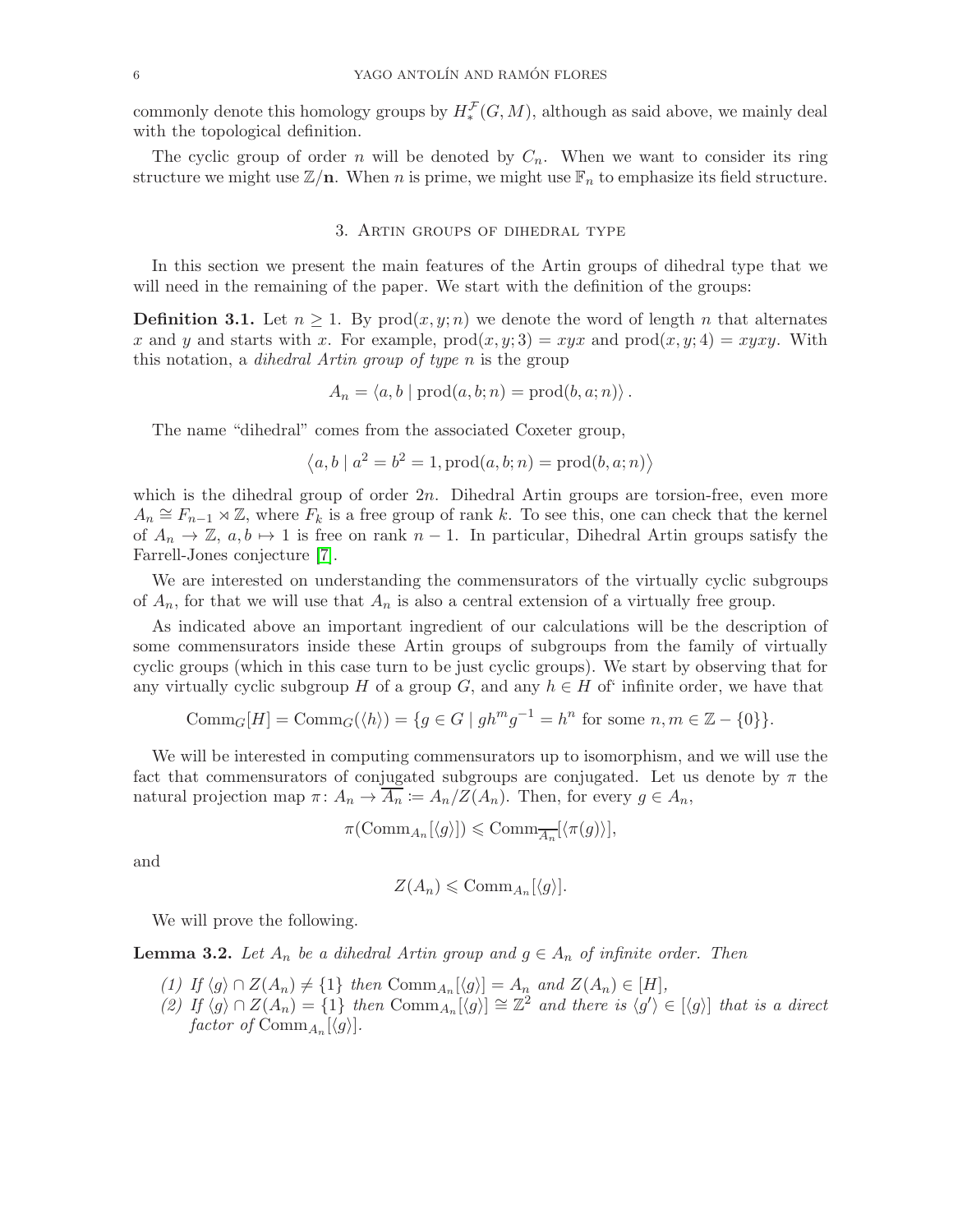Proof. It is a well-known fact that the centers of the dihedral Artin groups have different shape depending on the parity of  $n$ . Hence, we should divide the study of the commensurators of their cyclic subgroups in two subcases, even and odd.

**Case** *n* even: In the group

 $A_{2n} = \langle a, b \mid \text{prod}(a, b; 2n) = \text{prod}(b, a; 2n) \rangle$ .

it is known that  $Z(A_{2n}) = \langle (ab)^n \rangle$ . Moreover,  $A_{2n} \cong \langle x, y | x^{-1}y^n x = y^n \rangle$  via the isomorphism defined by  $x \to b$ ,  $y \to ba$ . Therefore  $A_{2n}/Z(A_{2n}) = \langle x, y | x^{-1}y^n x = y^n, y^n = 1 \rangle =$  $\overline{\langle x,\overline{y} \mid \overline{y}^n=1\rangle} \cong C_\infty * C_n.$ 

Since  $\overline{A_{2n}}$  is hyperbolic (even more, virtually free), the commensurator of an infinite order element is virtually cyclic. (See for example [\[3,](#page-24-4) Theorem 2] bearing in mind that infinite cyclic subgroups of hyperbolic groups are quasi-convex).

Suppose first that  $\pi(g)$  has infinite order. Then  $\text{Comm}_{\overline{A_{2n}}}[\langle \pi(g) \rangle]$  is infinite and virtually cyclic and hence  $\pi(\text{Comm}_{A_{2n}}[\langle g \rangle])$  is infinite and virtually cyclic. Since all infinite virtually cyclic subgroups of  $A_{2n}$  are infinite cyclic we have that  $\pi(\text{Comm}_{A_{2n}}[\langle g \rangle])$  is infinite cyclic. Therefore, Comm<sub>A<sub>2n</sub>[ $\langle g \rangle$ ] is a central extension of Z by Z and hence Comm<sub>An</sub>[ $\langle g \rangle$ ]  $\cong \mathbb{Z}^2$ . We</sub> can take g' as a pre-image of a generator of  $\pi(\text{Comm}_{A_{2n}}[\langle g \rangle]).$ 

Suppose now that  $\pi(g)$  has finite order. Thus  $\langle g \rangle \cap Z(A_{2n})$  is non-trivial and infinite, and thus  $[\langle g \rangle] = [Z(A_{2n})]$  and  $\mathrm{Comm}_{A_{2n}}[\langle g \rangle] = \mathrm{Comm}_{A_{2n}} Z(A_n) = A_{2n}$ .

**Case**  $n$  **odd:** In the group

$$
A_{2n+1} = \langle a, b \mid \text{prod}(a, b; 2n + 1) = \text{prod}(b, a; 2n + 1) \rangle
$$

we have that  $Z(A_{2n+1}) = \langle (ab)^{2n+1} \rangle$ . Moreover,  $A_{2n+1} \cong \langle x, y | xy^n = y^{n+1} x^{-1} \rangle$  via the isomorphism defined by  $x \to b$ ,  $y \mapsto ab$ . Therefore

$$
A_{2n+1}/Z(A_{2n+1}) = \langle x, y \mid xy^n x = y^{n+1}, y^{2n+1} = 1 \rangle = \langle x, y \mid (xy^n)^2 = 1 = y^{2n+1} \rangle
$$
  
=  $\langle \overline{z}, \overline{y} \mid \overline{z}^2 = 1 = \overline{y}^{2n+1} \rangle \cong C_2 * C_{2n+1},$ 

where  $\overline{z}$  denotes the class of  $xy^{n}Z(A_{2n+1})$ .

Since  $A_{2n+1}$  is hyperbolic and infinite virtually cyclic subgroups of  $\overline{A_{2n+1}}$  are infinite cyclic we get, arguing as above, that if  $\pi(g)$  has infinite order then  $\text{Comm}_{A_{2n+1}}[\langle g \rangle] \cong \mathbb{Z}^2$ .

Suppose now that  $\pi(g)$  has finite order. Arguing as above,  $\text{Comm}_{A_{2n+1}}[\langle g \rangle] = \text{imm}_{A_{2n+1}}[Z(A_{2n+1})] = A_{2n+1}$ .  $\text{Comm}_{A_{2n+1}}[Z(A_{2n+1})]=A_{2n+1}.$ 

We recall the ordinary homology of these groups, which will be important in the remaining sections of the paper.

# <span id="page-6-0"></span>Proposition 3.3. For  $n \geq 2$ .

If n is even, we have 
$$
H_0(A_n) = \mathbb{Z}
$$
,  $H_1(A_n) = \mathbb{Z} \oplus \mathbb{Z}$ ,  $H_2(A_n) = \mathbb{Z}$  and  $H_i(A_n) = 0$  for  $i > 2$ .  
If n is odd, we have  $H_0(A_n) = \mathbb{Z}$ ,  $H_1(A_n) = \mathbb{Z}$  and  $H_i(A_n) = 0$  for  $i > 1$ .

Proof. As dihedral Artin groups are one-relator groups, the Cayley complex (associated to the one-relator presentation) gives a 2-dimensional model for  $K(A_n, 1)$  (see [\[35\]](#page-25-17) or [\[12\]](#page-25-18) for more general Artin groups). As  $A_n$  is not free, this implies that gd  $A_n =$  cd  $A_n = 2$  for every n, and then in particular  $H_i(A_n) = 0$  for  $i \geq 3$ . Moreover, as  $K(A_n, 1)$  is connected,  $H_0(A_n) = \mathbb{Z}$  for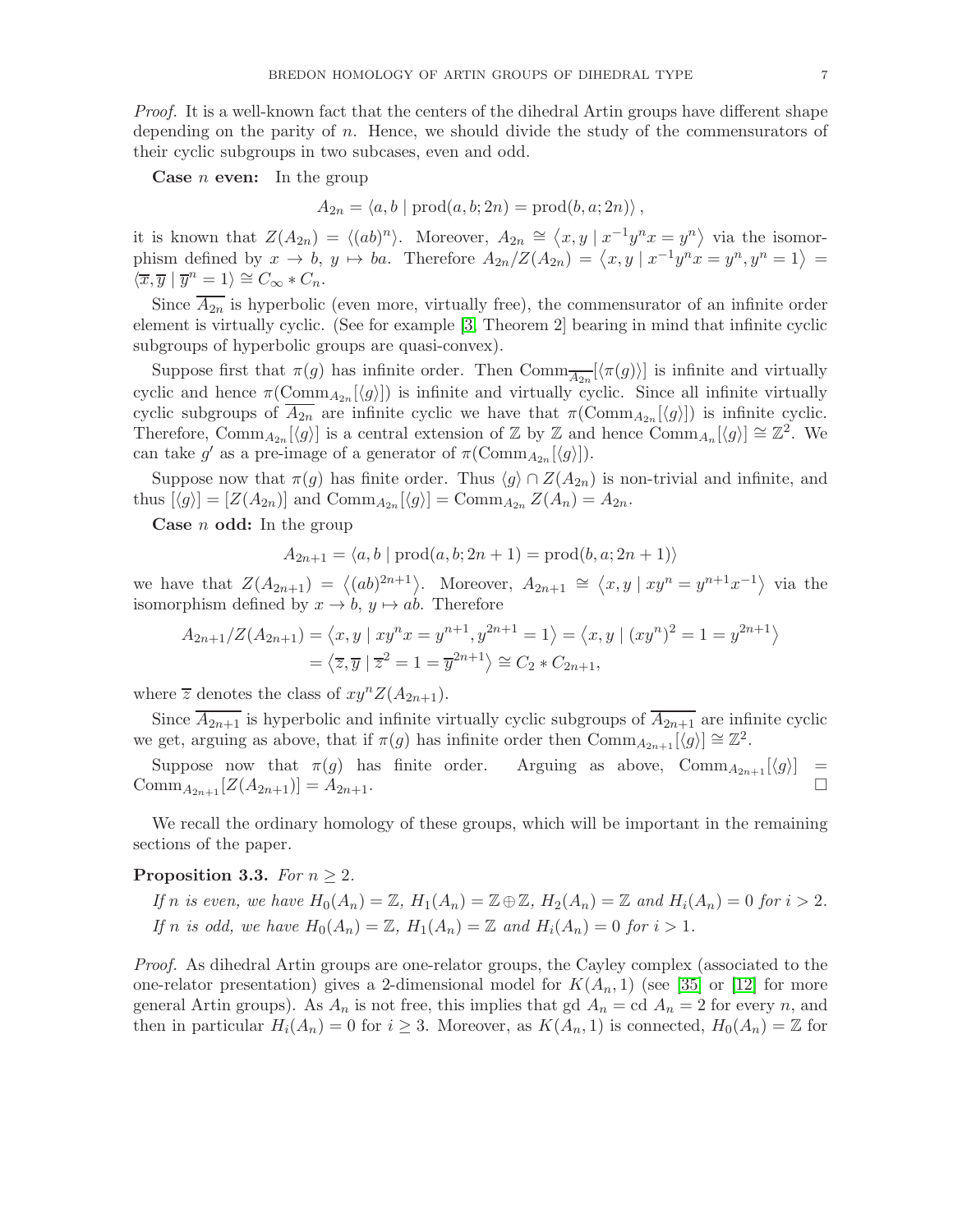<span id="page-7-0"></span>every n. The formulae for  $H_1$  follow from performing abelianization to the groups. Finally, the results for the Schur multiplier  $H_2$  are a consequence of Theorem 3.1 in [\[14\]](#page-25-19).

#### 4. Bredon homology of Artin groups of dihedral type

In this section we start with the computation of homological invariants of the Artin groups of dihedral type, which is the main goal of this paper. The computation of the Farrell-Jones homology in the case of a general ring is usually very complicated. A powerful tool to undertake this computation is the G-equivariant version of the Atiyah-Hirzebruch spectral sequence, which is a spectral sequence of the 1st and 4th quadrant. In our case of interest, the  $E_2$ -page of this sequence is given by Bredon homology of the classifying space  $\underline{E}G$ , and the  $E_{\infty}$ -page encodes the Farrell-Jones homology. Let us make the last statement more precise.

Let G be a discrete group,  $\mathcal F$  its family of virtually cyclic subgroups, R a ring. For every  $q \in \mathbb{Z}$ , denote by  $K_q(R[-])$  the covariant module over the orbit category  $O_{\mathcal{F}}(G)$  that sends every (left) coset  $G/H$  to the K-theory group  $K_q(R[H])$ . In these conditions, the  $E_2$ -page of the Atiyah-Hirzebruch spectral sequence that we will use is defined as  $E_2^{p,q} = H_p^{\mathcal{F}}(\underline{\underline{E}}G, K_q(R[-]))$ , for every  $p \ge 0$  and  $q \in \mathbb{Z}$ , and converges to  $H_{p+q}^G(\underline{\underline{E}}G, \mathbf{K}(R))$  the  $(p+q)$ -th group of Farrell-Jones homology of  $\underline{E}G$  with coefficients in  $R$ . An excellent source for more information about this sequence is [\[31\]](#page-25-6).

Although the path to the computation is very clear, in general it is difficult to obtain explicit formulae for the Bredon homology of these classifying spaces. Different reasons for this are the complexity of the models for  $\underline{E}G$  and the fact that the exact values of  $K_q(R[H])$  are only known for very special instances of R and H. In fact, taking  $R = \mathbb{Z}$  and H the trivial group, the groups  $K_q(\mathbb{Z})$  are not completely listed, as their value in some cases depend on the solution of the Vandiver conjecture, which remains unsolved. See [\[52\]](#page-26-7).

In this section we show that for Artin groups of dihedral type it is possible to describe to some extent the aforementioned Bredon homology groups, with coefficients in  $K_q(R[-])$  for a general ring  $R$  (see Theorem [4.17\)](#page-19-0); of course, the result strongly depends on the concrete shape of the K-theory groups of the group rings involved. The key to our computations is the description of the commensurators of the virtually cyclic subgroups of the groups  $A_n$  (see previous section), and mainly the Mayer-Vietoris sequence associated to the push-out of Lück-Weiermann model (Theorem [2.3\)](#page-3-0), that was explicitly stated by Degrijse-Petrosyan in Section 7 of [\[17\]](#page-25-3), for the cohomological case. We offer here the homological version, which is the one needed in our context. To avoid confusions, we denote Bredon homology with respect to the family of virtually cyclic groups as  $H^{vc}_{*}$  from now on.

<span id="page-7-1"></span>**Proposition 4.1.** ([\[17,](#page-25-3) Proposition 7.1], see also [\[34,](#page-25-4) Theorem 2.3]) Let M be a left Bredon module over  $O_{\mathcal{F}_{vc}}(A_n)$ . There is an exact sequence:

$$
\cdots \to H_{i+1}^{vc}(A_n, M) \xrightarrow{g_1^{i+1}} \bigoplus_{[H]\in I} H_i^{Fin \cap \text{Comm}_{A_n}[H]}(\text{Comm}_{A_n}[H], M) \xrightarrow{g_2^i} \bigoplus_{[H]\in I} H_i^{F[H]}(\text{Comm}_{A_n}[H], M) \oplus H_i^{Fin}(A_n, M) \xrightarrow{g_3^i} H_i^{vc}(A_n, M) \to \dots
$$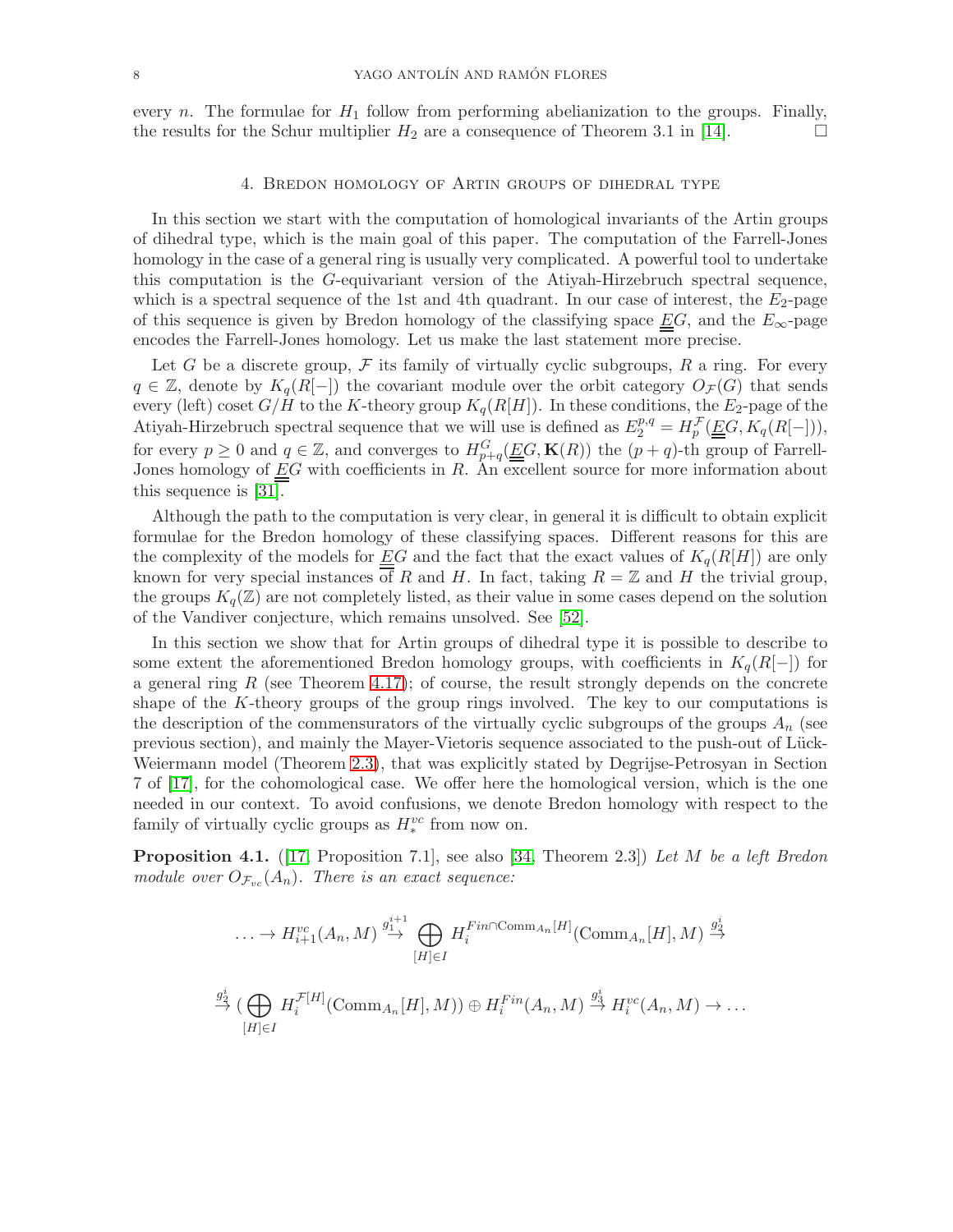Before we undertake our computations of the homology groups, we will compute their geometric dimension gd with respect to the family of virtually cyclic groups.

**Proposition 4.2.** The geometric dimension of  $A_n$  with respect of the family of virtually cyclic groups is 3.

*Proof.* As seen in Lemma [3.2,](#page-5-1)  $A_n = \langle a, b | \text{prod}(a, b; n) = \text{prod}(b, a; n) \rangle$ , contains subgroups isomorphic to  $\mathbb{Z} \oplus \mathbb{Z}$  (for example  $\mathrm{Comm}_{A_n}(\langle a \rangle)$ ). According to Example 5.21 in [\[34\]](#page-25-4), this implies that  $\underline{\text{gd}} A_n \geq 3$ .

On the other hand, as the Artin groups  $A_n$  are one-relator, Corollary 3 in [\[16\]](#page-25-20) implies that  $\underline{\underline{\mathrm{gd}}}$   $A_n \leq 3$ , and then  $\underline{\underline{\mathrm{gd}}}$   $A_n = 3$ .

As stated, the strategy to compute  $H_i^{vc}(A_n, M)$  goes through describing the different el-ements of the exact sequence of Proposition [4.1.](#page-7-1) We first understand the terms  $H_i^{\mathcal{F}[H]}$  $\int_i^{\mathcal{F}[H]}$  on Subsection [4.1.](#page-8-0) Then, in Subsection [4.2,](#page-12-0) we give a more concrete description of the different homology groups when we take coefficients in the K-theory. Finally, in Subsection [4.3](#page-15-0) we study the homomorphisms  $g_1$  and  $g_2$  of the exact sequence of Proposition [4.1](#page-7-1) and prove our main theorems.

<span id="page-8-0"></span>4.1. Computing the homology of the commensurators. Let us start the main calculations of this section. It is clear from the previous Mayer-Vietoris sequence that the computations of the ordinary homology of the commensurators (which includes the homology of  $A_n$ , as the center of  $A_n$  is virtually cyclic) and the homology of the commensurators with coefficients in  $\mathcal{F}[H]$  will give us valuable information about the Bredon homology of  $A_n$  with respect to the family of virtually cyclic subgroups, so we will perform these calculations in the sequel. We start with the ordinary homology, which is straightforward and depends on the shape of the commensurators:

- If  $\text{Comm}_{A_n}[H] \simeq \mathbb{Z} \oplus \mathbb{Z}$ , we have  $H_0(\text{Comm}_{A_n}[H]) = H_2(\text{Comm}_{A_n}[H]) = \mathbb{Z}$ ,  $H_1(\text{Comm}_{A_n}[H]) = \mathbb{Z} \oplus \mathbb{Z}, H_i(\text{Comm}_{A_n}[H]) = 0 \text{ for } i > 2.$
- If  $\text{Comm}_{A_n}[H] \simeq A_n$ , see Proposition [3.3.](#page-6-0)

We concentrate now in the case of  $\mathcal{F}[H]$ , which we recall is the family of subgroups of  $\mathrm{Comm}_{A_n}[H]$  that are either finite or commensurable with H. Concretely, we intend to compute  $H_i^{\mathcal{F}[H]}$  $\mathcal{F}^{[H]}_{i}$  (Comm<sub>An</sub> [H], M) for every non-trivial cyclic subgroup H of  $A_n$ . We have two cases, either  $H \cap Z(A_n)$  is trivial or not. We will use the following Convention throughout the paper without explictly refering to it.

**Convention 4.3.** For  $[H]$  a class of infinite cyclic subgroups, we can always take a representative H that is normal in  $\mathrm{Comm}_{A_n}[H]$ .

If  $H \cap Z(A_n)$  is trivial, then Lemma [3.2](#page-5-1) states that  $H \trianglelefteq \text{Comm}_{A_n}[H]$ . Moreover, by Lemma [3.2](#page-5-1) we assume that H is a direct factor of  $\mathrm{Comm}_{A_n}[H]$ .

If  $H \cap Z(A_n)$  is non-trivial, then  $[H] = [Z(A_n)]$  and we will assume in this case that we choose  $Z(A_n)$  as the representative of [H], and thus  $H \trianglelefteq \text{Comm}_{A_n}[H]$  again.

With this convention, the projection  $\pi$ :  $Comm_{A_n}[H] \to Comm_{A_n}[H]/H$  is well-defined and Comm<sub>An</sub> $[H]/H$  is isomorphic to  $C_{\infty}$ ,  $C_{\infty}$   $\ast$   $C_n$  or  $C_2$   $\ast$   $C_{2n+1}$ .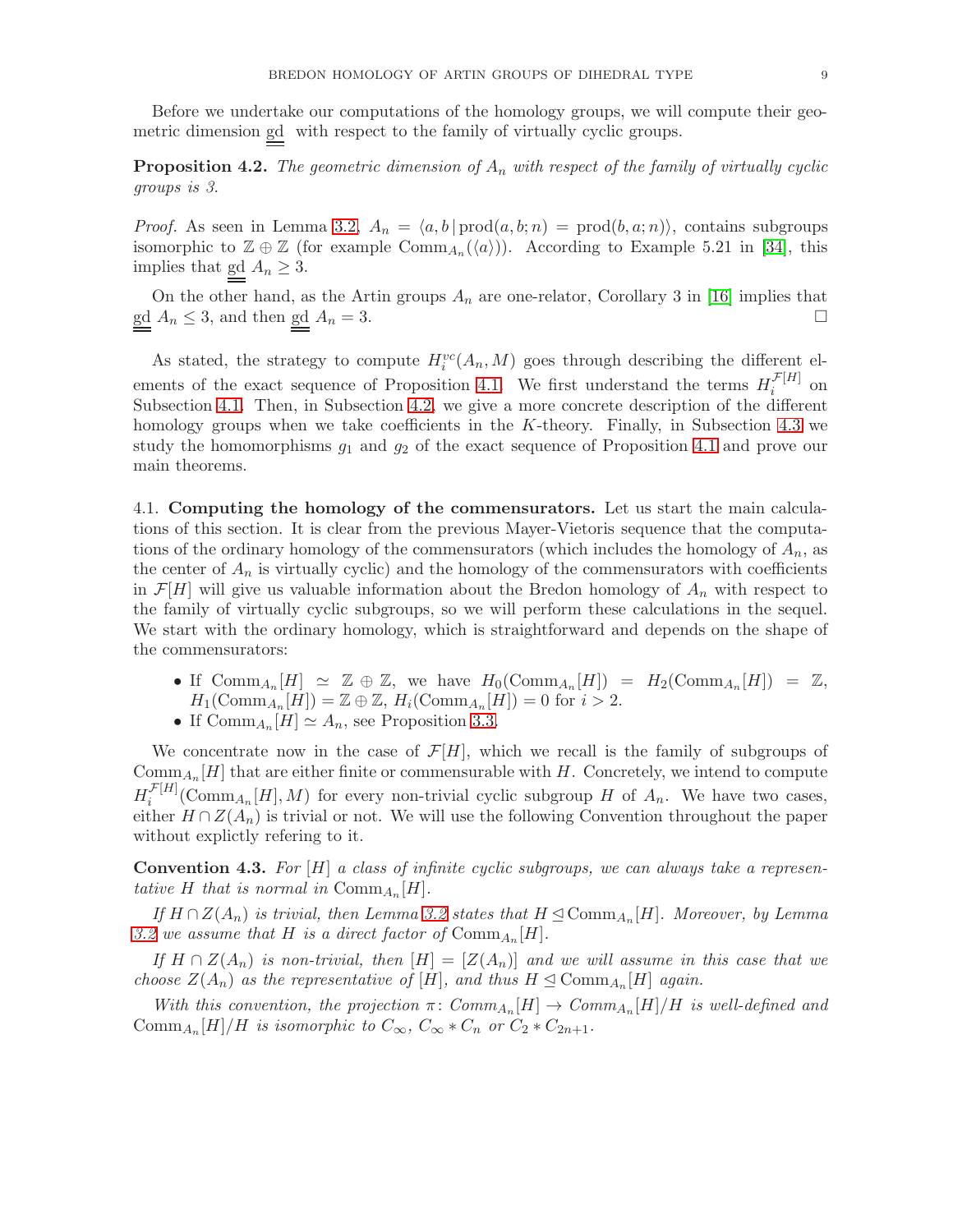Let now M be a module over the orbit category of  $\mathrm{Comm}_{A_n}[H]$  with respect to  $\mathcal{F}[H]$ , and  $\pi^{-1}M$  the induced module over the orbit category of  $\mathrm{Comm}_{A_n}[H]/H$  with respect to the family of finite groups. That is, for  $K \leqslant \mathrm{Comm}_{A_n}[H]/H$  finite it is defined

$$
\pi^{-1}M((\mathrm{Comm}_{An}[H]/H)/K) := M(\mathrm{Comm}_{A_n}[H]/\pi^{-1}(K)).
$$

Observe that this assignation gives rise to a natural transformation of functors  $\pi^{-1}M \to M$ . In the next result, which is essentially [\[17,](#page-25-3) Lemma 4.2], but stated for homology instead of cohomology, we will see that this natural transformation induces an isomorphism in Bredon homology. It will be a powerful tool in our computations.

<span id="page-9-0"></span>**Proposition 4.4.** Let H be an infinite cyclic subgroup of  $A_n$  normal in its commensurator. For every  $n \geq 0$ , and every module M over the orbit category of  $\mathrm{Comm}_{A_n}[H]$  there is an isomorphism

$$
H_i^{Fin}(\text{Comm}_{A_n}[H]/H, \pi^{-1}M) \simeq H_i^{\mathcal{F}[H]}(\text{Comm}_{A_n}[H], M).
$$

Moreover, every model for  $\underline{\mathrm{E}}(\mathrm{Comm}_{A_n}[H]/H)$  is a model for  $E_{\mathcal{F}[H]} \mathrm{Comm}_{A_n} H$ , with the action induced by the quotient map  $\mathrm{Comm}_{A_n}[H] \to \mathrm{Comm}_{A_n}[H]/H$ .

Proof. The argument here is taken from the proof of [\[17,](#page-25-3) Lemma 4.2]. We write it here to make our paper more self-contained.

The projection  $\pi$ : Comm<sub>An</sub> $[H] \to \text{Comm}_{A_n}[H]/H$  maps the family  $\mathcal{F}[H]$  onto the family Fin of finite subgroups of the quotient  $\mathrm{Comm}_{A_n}[H]/H$ . Moreover, the pre-image  $\pi^{-1}(K)$  for any finite group K of  $\mathrm{Comm}_{A_n}[H]/H$  lies in  $\mathcal{F}[H]$ . Therefore,  $\underline{\mathrm{E}\, \mathrm{Comm}_{A_n}[H]/H}$  is a model for  $E_{\mathcal{F}[H]} \text{Comm}_{A_n}[H]$ , with the action induced by the projection  $\pi$ .

Consider now the spectral sequence associated to the short exact sequence  $1 \rightarrow H \rightarrow$ Comm<sub>An</sub> $[H] \stackrel{\pi}{\to} \text{Comm}_{A_n}[H]/H \stackrel{\tau}{\to} 1$  for homology [\[38\]](#page-26-8). For every module M over the orbit category of  $\mathrm{Comm}_{A_n}[H]$  we have

$$
E_2^{p,q}(M) = H_p^{Fin}(\text{Comm}_{A_n}[H]/H, H_q^{\mathcal{F}[H]\cap \pi^{-1}(-)}(\pi^{-1}(-), M)),
$$

which converges to  $E^{p,q}_{\infty}(M) = H^{\mathcal{F}[H]}_{p+q}$  $_{p+q}^{\mathcal{F}[H]}$  (Comm<sub>An</sub>[H], M).

Observe that  $E_2^{p,q}$  $\frac{p,q}{2}$  is trivial for  $q \geq 1$ , as for every finite subgroup  $K < \text{Comm}_{A_n}[H]/H$ ,  $\pi^{-1}(K)$  belongs to the family  $\mathcal{F}[H] \cap \pi^{-1}(K)$ , and then  $H_q^{\mathcal{F}[H]\cap \pi^{-1}(-)}(\pi^{-1}(-),M)$  is zero. Thus, as  $E_2^{i,0}$  $u_2^{i,0}(M) = H_i^{Fin}(\text{Comm}_{A_n}[H]/H, \pi^{-1}M)$  in the 0-th row of the sequence, we have

$$
H_i^{Fin}(\text{Comm}_{A_n}[H]/H, \pi^{-1}M) \simeq H_i^{\mathcal{F}[H]}(\text{Comm}_{A_n}[H], M).
$$

for every  $i \geq 0$ . We are done.

The family of finite subgroups is easier to deal with than the family  $\mathcal{F}[H]$ , taking account of the previous proposition, the next step is to construct the corresponding classifying spaces for proper actions of the commensurators in  $A_n$  modulo the corresponding subgroups. We have the following:

• If  $\text{Comm}_{A_n}[H] \simeq \mathbb{Z} \oplus \mathbb{Z}$ , then there is a representative of the class  $[H]$  that can be identified with one of these copies of  $\mathbb{Z}$ ; hence, we may assume that the inclusion  $H \hookrightarrow \text{Comm}_{A_n}[H] = \mathbb{Z} \oplus \mathbb{Z}$  is the inclusion of the first factor, and so  $\text{Comm}_{A_n}[H]/H$ is isomorphic to  $\mathbb{Z}$ . Then a model for  $\underline{E}(\text{Comm}_{A_n}[H]/H)$  is the straight line, and the action is by shifting.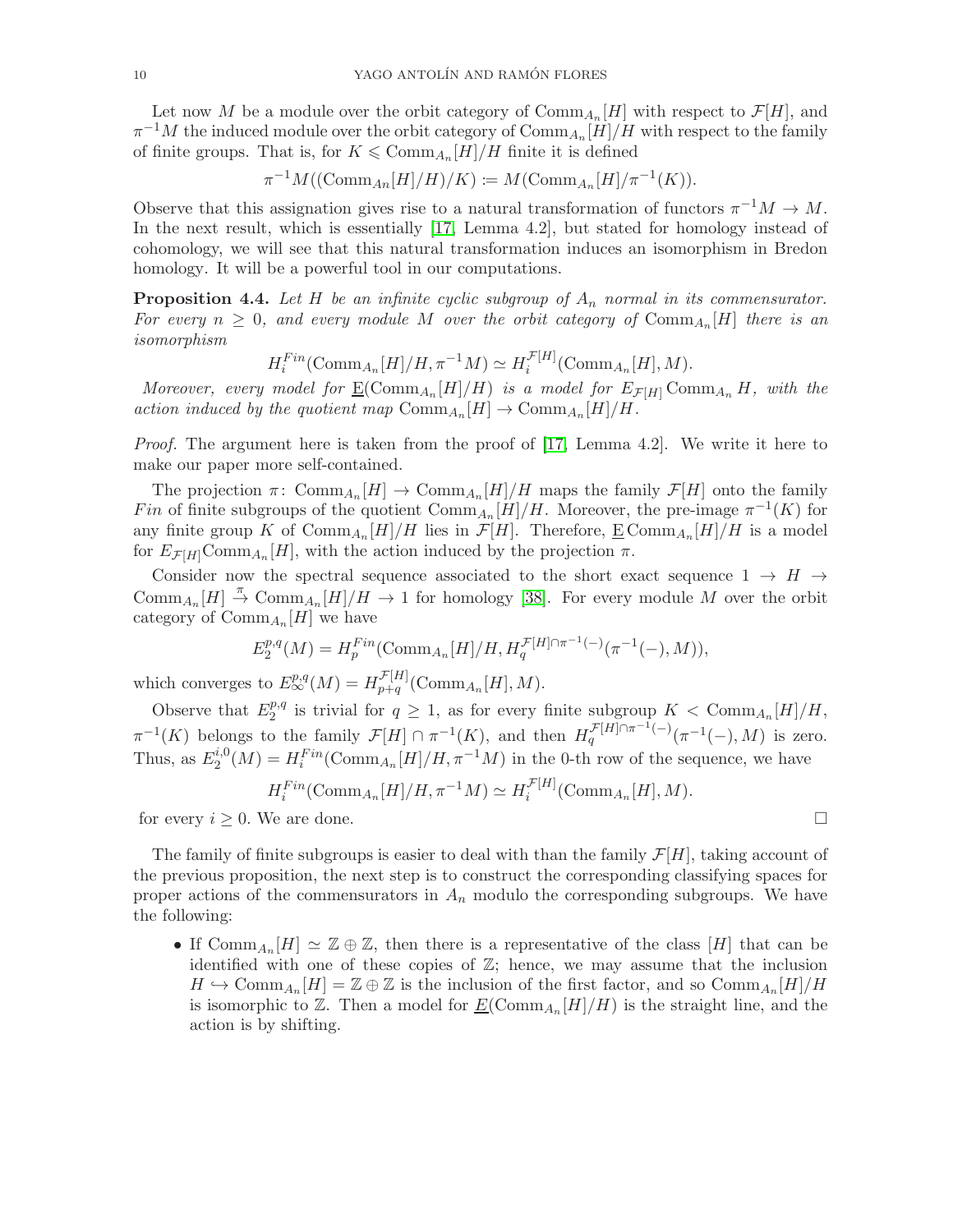• If  $\text{Comm}_{A_n}[H] \simeq A_n$ , then  $Z(A_n)$  is a representative of the class [H]. We have seen that  $\mathrm{Comm}_{A_n}[H]/H = A_n/Z(A_n)$  is an amalgamated product of two cyclic groups, depending its concrete shape on the parity of  $n$ . In this case a tree model for  $\underline{\mathrm{E}}(\mathrm{Comm}_{A_n}[H]/H)$  can be explicitly constructed.

If n is even, we have that  $A_n/Z(A_n) \cong C_\infty * C_n$ . Denote  $C_\infty * C_n$  by  $A_n$ . Let s be a generator of  $C_{\infty}$ . Then Bass-Serre theorem guarantees that the graph with vertex set  $\overline{A_n}/C_n$ , edge set  $\overline{A_n}$  and incidence maps  $\iota(g) = gC_\infty$  and  $\tau(g) = gsC_\infty$  is a  $A_n$ -equivariant oriented tree.

If n is odd, we have that  $A_n/Z(A_n) \cong C_2 * C_n$ . Denote  $C_2 * C_n$  by  $\overline{A_n}$ . Then Bass-Serre theorem guarantees that the graph with vertex set  $\overline{A_n}/C_2 \sqcup \overline{A_n}/C_n$ , edge set  $\overline{A_n}$ and incidence maps  $\iota(g) = gC_2$  and  $\tau(g) = gC_n$  is a  $\overline{A_n}$ -equivariant oriented tree.

Note that in both cases, the isotropy groups are the finite subgroups of  $\overline{A_n}$  and they fix exactly a vertex; and therefore these are models for  $\underline{E} A_n$ .

As the classifying spaces of the commensurators that we have described are all 1-dimensional, we will use the following result of Mislin:

<span id="page-10-0"></span>**Lemma 4.5** ([\[39\]](#page-26-5), Lemma 3.14). Suppose that for a family F of subgroups of a group G there is a tree model T for  $E_{\mathcal{F}}G$ . Let  $S_e$  be the stabilizer of the edge  $e \in T$  and  $S_v$  the stabilizer of a vertex. Let N be a coefficient module. Then  $H_i^{\mathcal{F}}(G,N) = 0$  for  $i > 1$  and there is an exact sequence:

$$
0 \to H_1^{\mathcal{F}}(G,N) \to \bigoplus_{[e]} N(G/S_e) \to \bigoplus_{[v]} N(G/S_v) \to H_0^{\mathcal{F}}(G,N) \to 0,
$$

where  $[e]$  and  $[v]$  run over the G-orbits of edges and vertices of T, respectively.

<span id="page-10-1"></span>Remark 4.6. It is interesting to remark that the middle map  $\bigoplus_{[e]} N(G/S_e) \to \bigoplus_{[v]} N(G/S_v)$  is induced by the (formal) border operation defined by  $\partial [e] = [v_1] - [v_2]$ , being  $v_1$  and  $v_2$  vertices of a representative  $e$  of  $[e]$ . The tree is assumed to be oriented.

In particular we obtain:

<span id="page-10-2"></span>**Corollary 4.7.** For every  $n \geq 2$ ,  $i \geq 2$ ,  $H \leq A_n$  infinite cyclic and every module M over the orbit category with respect to the family  $\mathcal{F}[H]$ , we have  $H_i^{\mathcal{F}[H]}$  $i^{J^{\pi}[H]}(\text{Comm}_{A_n}[H], M) = 0.$ 

*Proof.* Recall that by Proposition [4.4](#page-9-0)  $H_i^{\mathcal{F}[H]}$  $\mathcal{F}_i^{[H]}(\text{Comm}_{A_n}[H], M) \simeq H_i^{Fin}(\text{Comm}_{A_n}[H]/H, \pi^{-1}M).$ As  $\underline{\mathrm{E}} \text{Comm}_{A_n}[H]/H$  is 1-dimensional, the result follows by Lemma [4.5.](#page-10-0)

So it remains to compute  $H_0^{\mathcal{F}[H]}$  $\int_0^{\mathcal{F}[H]}$ (Comm<sub>An</sub>[H], M) and  $H_1^{\mathcal{F}[H]}$  $\int_1^{\mathcal{F}[H]}(\mathrm{Comm}_{A_n}[H],M)$ . We assume here a general coefficient module  $M$ , but the reader may keep in mind that our case of interest is  $M(A_n/-) = K_q(R[-])$ ,  $q \in \mathbb{Z}$ .

<span id="page-10-3"></span>**Proposition 4.8.** Let  $A_n = \langle a, b \mid \text{prod}(a, b; n) = \text{prod}(b, a; n) \rangle$  be a dihedral Artin group, let  $H \leq A_n$  be an infinite cyclic group that is normal in its commensurator, let  $\pi$ : Comm $_{A_n}[H] \to$  $\mathrm{Comm}_{A_n}[H]/H$  be the natural projection. Let M be a module over the orbit category of  $Comm_{A_n}[H]$ . Then

(i) If  $H \cap Z(A_n)$  is trivial, then

 $H_0^{{\cal F}[H]}$  $U_0^{\mathcal{F}[H]}(\text{Comm}_{A_n}[H], M) = H_1^{\mathcal{F}[H]}$  $\iint_1^{\mathcal{F}[H]}(\text{Comm}_{A_n}[H], M) = M(\text{Comm}_{A_n}[H]/H).$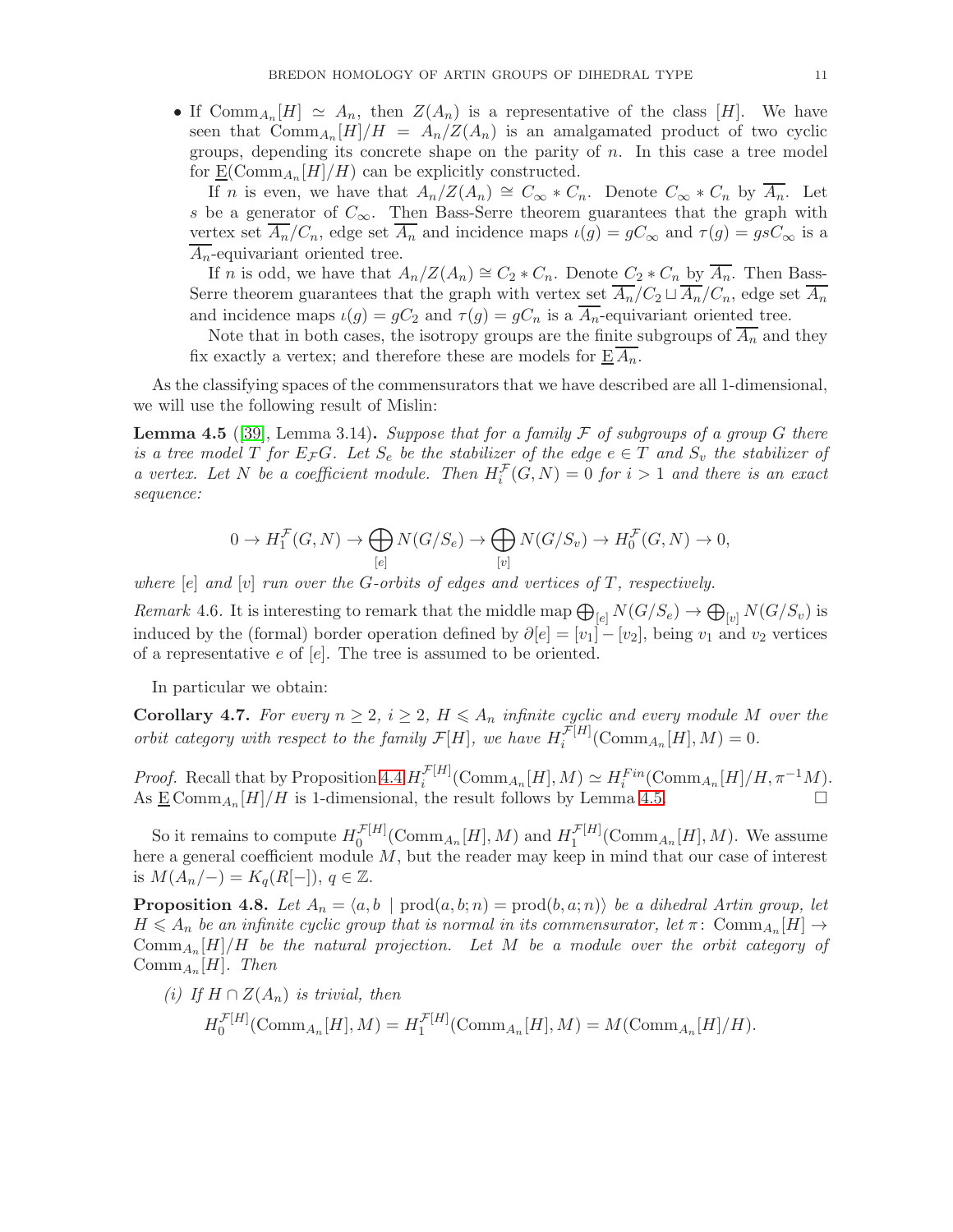(ii) If  $H = Z(A_n)$ ,  $n = 2k + 1$  and if  $f : M(A_n/Z(A_n)) \to M(A_n/\langle b(ab)^k \rangle) \oplus M(A_n/\langle ab \rangle)$ is induced by the natural projections, we have

$$
H_0^{\mathcal{F}[H]}(A_n, M) = \text{coker} f \quad \text{and} \quad H_1^{\mathcal{F}[H]}(A_n, M) = \ker f.
$$

(iii) If  $H = Z(A_n)$  and  $n = 2k$ , we have

$$
H_0^{\mathcal{F}[H]}(A_n, M) = M(A_n/\langle ab \rangle) \quad \text{and} \quad H_1^{\mathcal{F}[H]}(A_n, M) = M(A_n/Z(A_n)).
$$

Note that in cases (ii) and (iii),  $A_n = \text{Comm}_{A_n}[H]$ .

*Proof.* In the case  $H \cap Z(A_n)$  is trivial, the classifying space  $\underline{E} \text{Comm}_{A_n}[H]/H$  is the real line, there is one orbit of edges and one orbit of vertices, and the action is free. Then by Remark [4.6,](#page-10-1) the central map in that exact sequence is trivial and by Lemma [4.5,](#page-10-0)

$$
H_1^{Fin}(\text{Comm}_{A_n}[H]/H, \pi^{-1}M) = \pi^{-1}M((\text{Comm}_{A_n}[H]/H)/\{1\})
$$

and

$$
H_0^{Fin}(\text{Comm}_{A_n}[H]/H, \pi^{-1}M) = \pi^{-1}M((\text{Comm}_{A_n}[H]/H)/\{1\}).
$$

Using Proposition [4.4,](#page-9-0) case (i) follows.

Let us discuss the case  $H = Z(A_n)$ . Now  $\text{Comm}_{A_n}[H]/H = A_n/Z(A_n)$  is an amalgamated product of two finite cyclic groups or of a finite cyclic and an infinite cyclic group, depending on the parity of n. In both cases, there is a tree model for the classifying space for proper actions of the commutator modulo H. Denote  $\mathrm{Comm}_{A_n}[H]/H$  by  $A_n$  for brevity.

We consider first the case  $n = 2k + 1$ . Here  $\overline{A_n} = S * L$ , with  $S = \langle b(ab)^k Z(A_n) \rangle \cong C_2$ and  $L = \langle abZ(A_n) \rangle \cong C_n$ . The Bass-Serre tree has two orbits of vertices, with stabilizers conjugated to  $S$  or  $L$ , and one free orbit of edges. Then, by Lemma [4.5](#page-10-0)

(1) 
$$
H_1^{Fin}(\overline{A_n}, \pi^{-1}M) \hookrightarrow \pi^{-1}M(\overline{A_n}/\{1\}) \xrightarrow{f} \pi^{-1}M(\overline{A_n}/S) \oplus \pi^{-1}M(\overline{A_n}/L) \twoheadrightarrow H_0^{Fin}(\overline{A_n}, \pi^{-1}M).
$$

Hence, we obtain that

$$
H_0^{Fin}(\overline{A_n}, \pi^{-1}M) = (\pi^{-1}M(\overline{A_n}/S) \oplus \pi^{-1}M(\overline{A_n}/L))/\text{Im } f
$$

and

$$
H_1^{Fin}(\overline{A_n}, \pi^{-1}M) = \text{Ker } f.
$$

Observe that the two components of f are induced by the images of the projections  $A_n/\{1\} \rightarrow$  $\overline{A_n}/S$  and  $\overline{A_n}/\{1\} \to \overline{A_n}/L$  by the functor  $\pi^{-1}M$ . The case (ii) follows by applying Proposition [4.4.](#page-9-0)

Consider now the case  $n = 2k$ . In this situation  $\overline{A_n} = A_n/Z(A_n)$  is a free product  $G = S * L$ , with  $S = \langle bZ(A_n) \rangle \simeq C_\infty$  and  $L = \langle abZ(A_n) \rangle \simeq C_n$ . We denote by s the element  $bZ(A_n)$ . The Bass-Serre tree for this group has one orbit of vertices with stabilizers conjugate to L and one orbit of edges with trivial stabilizers.

The exact sequence of Proposition [4.5](#page-10-0) has the following form:

(2) 
$$
H_1^{Fin}(\overline{A_n}, \pi^{-1}M) \hookrightarrow M(\overline{A_n}/\{1\}) \xrightarrow{f} \pi^{-1}M(\overline{A_n}/L) \to H_0^{Fin}(\overline{A_n}, \pi^{-1}M).
$$

The function f is induced by  $g\{1\} \in A_{2n}/\{1\} \mapsto gsL - gL$  by the functor M. And hence f is trivial.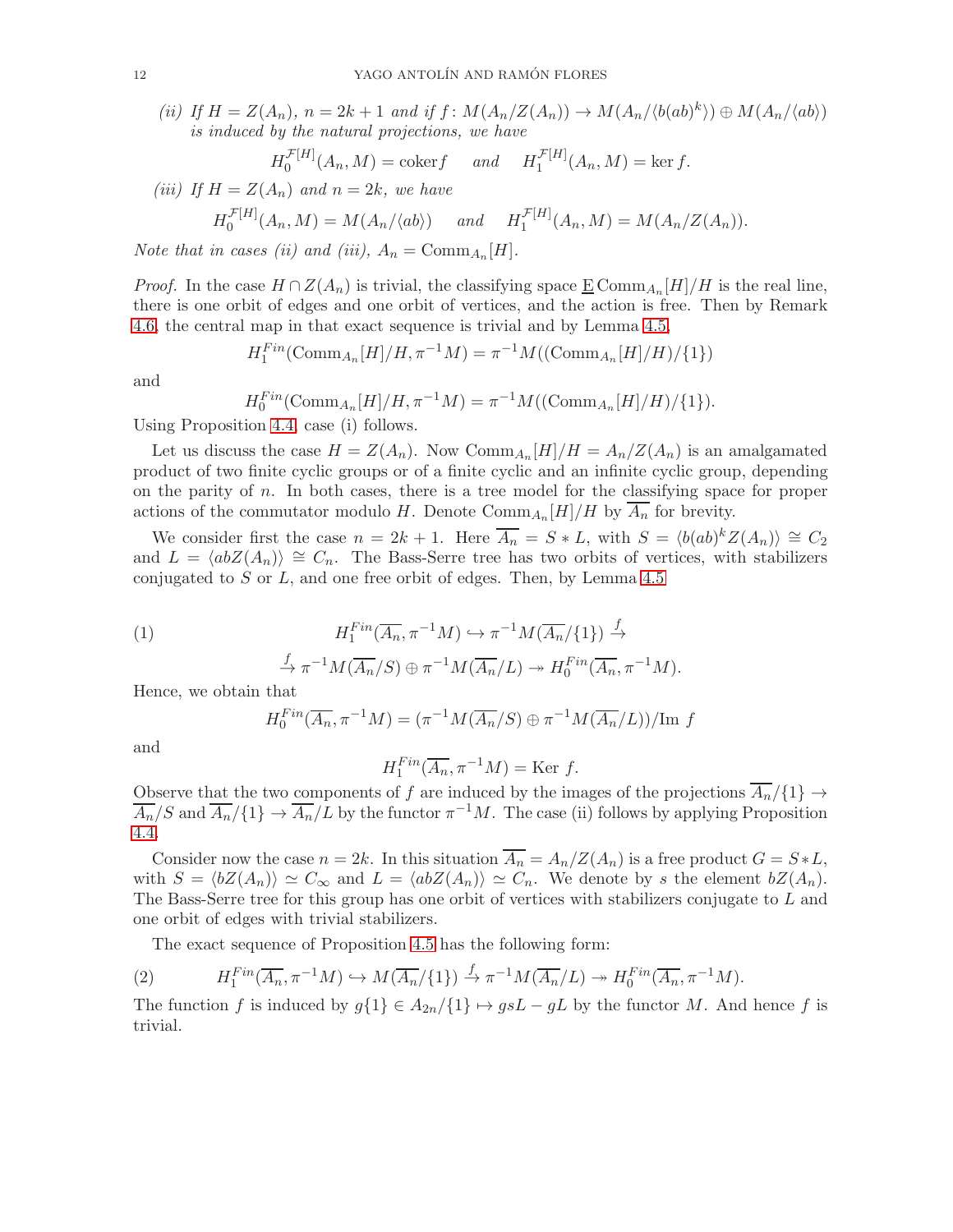Hence, we deduce that

and

$$
H_1^{Fin}(\overline{A_n}, \pi^{-1}M) = \pi^{-1}M(\overline{A_n}/\{1\})
$$

 $H_0^{Fin}(\overline{A_n}, \pi^{-1}M) = \pi^{-1}M(\overline{A_n}/L).$ 

The result now follows by applying Proposition [4.4.](#page-9-0)

Observe that taking into account that  $\overline{A_{2n}}$  is one-relator, this computation agrees with the result of Corollary 3.23 in [\[39\]](#page-26-5), in the case of  $M = R_{\mathbb{C}}$ , the complex representation ring.

<span id="page-12-0"></span>4.2. Coefficients in K-theory groups. From the point of view of Farrell-Jones conjecture, the case of interest is the coefficients in the K-theory  $K_q(R)$  of the group ring. We now describe all the homology groups of the exact sequence of Proposition [4.1](#page-7-1) with coefficients in this module, except the groups  $H^{vc}(A_n, K_q(R[-]))$  which will be studied in the next section.

We begin recalling the following definiton.

**Definition 4.9.** A regular ring is a commutative noetherian ring such that in the localization at every prime ideal, the Krull dimension of the maximal ideal is equal to the cardinal of a minimal set of generators.

Examples of regular rings include fields (of dimension zero) and Dedekind domains. If R is regular then so is the polynomial ring  $R[x]$ , with dimension one greater than that of R.

Before stating our results, we also need to recall the *Bass-Heller-Swan decomposition* in K-theory, which permits to decompose the K-theory of  $R[\mathbb{Z}]$ . For thorough approaches to algebraic K-theory the reader is referred to  $[6]$ ,  $[54]$  or  $[30]$ .

**Theorem 4.10** ([\[47\]](#page-26-10), Theorem 9.8). Given a ring R and  $q \in \mathbb{Z}$ , there exists an isomorphism

$$
K_q(R[\mathbb{Z}]) \simeq K_q(R) \oplus K_{q-1}(R) \oplus NK_q(R) \oplus NK_q(R),
$$

which is natural in the ring R.

The additional terms  $NK_q(R)$  are called the Nil-terms, and  $NK_n(R)$  is defined as the kernel of the homomorphism induced in  $K_q$  by the homomorphism  $R[t] \to R$  which sends t to 1. These terms vanish for a regular ring  $R$ , see [\[47,](#page-26-10) Section 9].

In our computations it will be important to understand the endomorphism  $ind_n$  of  $K_q(R[\mathbb{Z}])$ induced by multiplication by n in  $\mathbb{Z}$ . The references for the sequel are [\[23,](#page-25-21) Section 2], [\[49\]](#page-26-11) and [\[51\]](#page-26-12).

According to Bass-Heller-Swan-decomposition,  $ind_n$  can be seen as a homomorphism

 $ind_n: K_q(R) \oplus K_{q-1}(R) \oplus NK_q(R) \oplus NK_q(R) \rightarrow K_q(R) \oplus K_{q-1}(R) \oplus NK_q(R) \oplus NK_q(R).$ 

Here, by naturality of the decomposition, the image of  $ind_n|_{K_q(R)}$  lies inside  $K_q(R)$ , the image of  $ind_n|_{K_{q-1}(R)}$  lies inside  $K_{q-1}(R)$  and analogously for the Nil-terms. Now, the restriction of ind<sub>n</sub> to  $K_q(R)$  is the identity and the restriction of ind<sub>n</sub> to  $K_{q-1}(R)$  is multiplication by n. By Farrell's trick [\[19\]](#page-25-22), ind<sub>n</sub> admits a transfer res<sub>n</sub> such that res<sub>n</sub>  $\circ$  ind<sub>n</sub> is multiplication by n. This implies the following:

<span id="page-12-1"></span>**Proposition 4.11.** In the previous notation, the kernel of  $ind_n$  is isomorphic to a direct sum  $T_1(K_q(R)) \oplus T_2(K_q(R))$ , where  $T_1(K_q(R))$  is the n-torsion subgroup of  $K_{q-1}(R)$  and  $T_2(K_q(R))$ is a subgroup of the n-torsion subgroup of  $NK_q(R) \oplus NK_q(R)$ .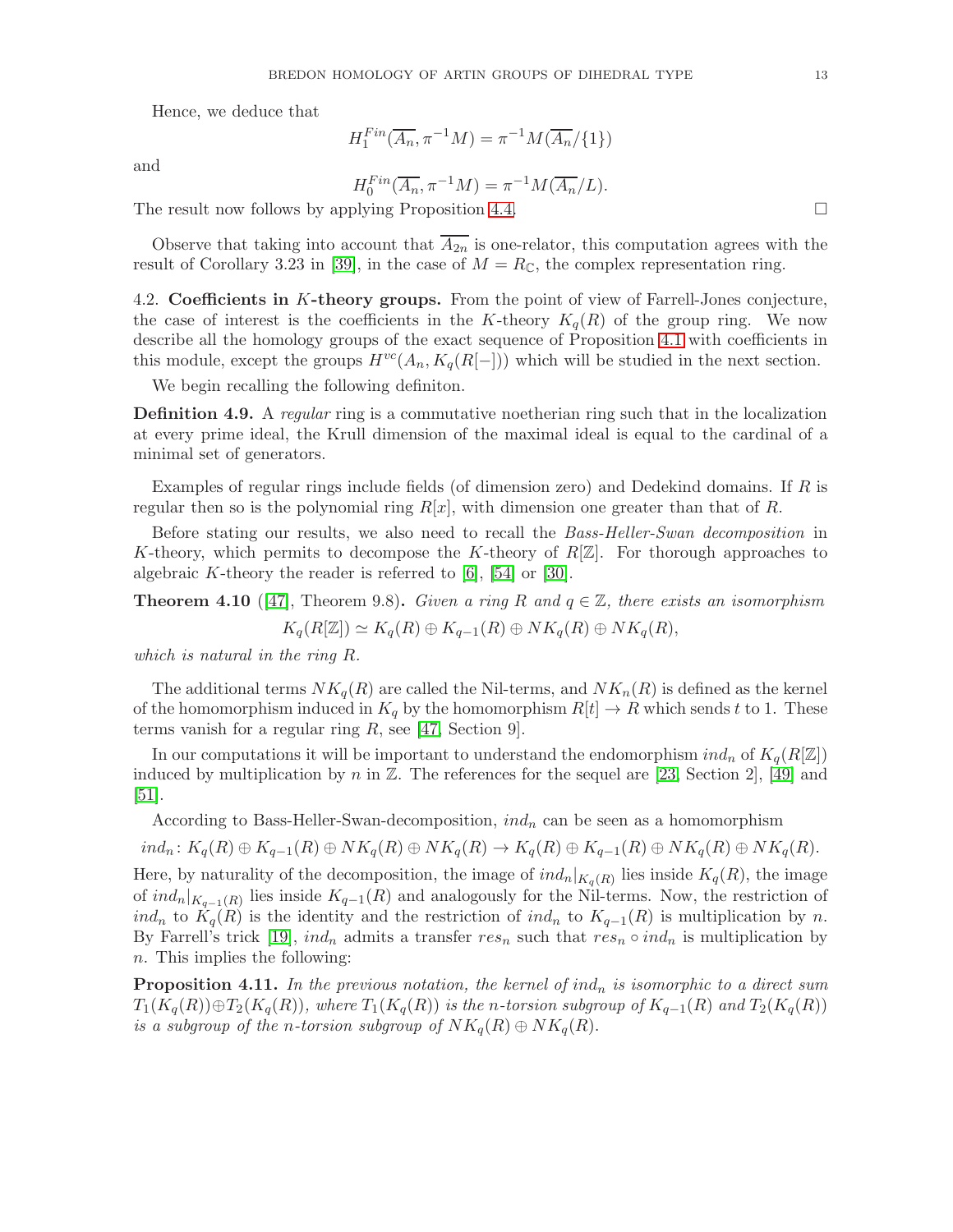It should be remarked that the restriction of  $ind_n|_{NK_q(R)}$  (sometimes call the *Frobenius map* in the literature) is related to the action of big Witt vectors in  $NK_q(R)$ , and is hard to describe in general. Anyhow, the previous proposition will be important when computing the Bredon homology of Artin groups of dihedral type.

The following propositions particularize our previous results when the coefficient module is K-theory.

For the sake of clarity, we maintain the notation from Proposition [4.1,](#page-7-1) although we are aware that sometimes can be found redundant.

<span id="page-13-0"></span>**Proposition 4.12.** Let us consider an Artin group  $A_n$  of dihedral type,  $q \in \mathbb{Z}$ , R a ring. Then we have:

- $H_0^{Fin}(A_n, K_q(R[-])) = K_q(R)$ .
- $H_1^{Fin}(A_n, K_q(R[-])) = K_q(R) \oplus K_q(R)$  if n is even
- $H_1^{Fin}(A_n, K_q(R[-])) = K_q(R)$  if n is odd.
- $H_2^{Fin}(A_n, K_q(R[-])) = K_q(R)$  if n is even
- $H_2^{Fin}(A_n, K_q(R[-])) = 0$  if n is odd.
- $H_i^{Fin}(A_n, K_q(R[-])) = 0$  if  $i \geq 3$ .

*Proof.* As  $A_n$  is torsion-free, Bredon homology with respect to the family of finite groups is in fact ordinary homology. The proposition is then obtained by applying Universal Coefficient Theorem [\[24,](#page-25-23) Theorem 3A.3] to the ordinary homology groups of  $A_n$  (Proposition [3.3\)](#page-6-0), taking into account that the latter are torsion-free and that the K-theory groups are abelian.  $\square$ 

We consider now the Bredon homology of the commensurators.

<span id="page-13-1"></span>**Proposition 4.13.** Let us consider an Artin group  $A_n$  of dihedral type,  $q \in \mathbb{Z}$ , R a ring. Let  $\mathrm{Comm}_{A_n}[H]$  be the commensurator of a virtually cyclic group in  $A_n$ . Then:

• If  $\mathrm{Comm}_{A_n}[H] = \mathbb{Z} \oplus \mathbb{Z}$ , then

$$
H_i^{Fin \cap \text{Comm}_{An}[H]}(\text{Comm}_{A_n}[H], K_q(R[-])) = \begin{cases} K_q(R) & \text{if } i = 0, 2\\ K_q(R) \oplus K_q(R) & \text{if } i = 1\\ 0 & \text{otherwise.} \end{cases}
$$

• If  $\text{Comm}_{A_n}[H] = A_n$ , then  $H_i^{Fin\cap \text{Comm}_{A_n}[H]}(\text{Comm}_{A_n}[H], K_q(R[-])) = H_i^{Fin}(A_n, K_q(R))$ 

and this case was described in the previous proposition.

*Proof.* Given a commensurator  $\text{Comm}_{A_n}[H]$ , its Bredon homology with respect to the family  $Fin \cap \text{Comm}_{A_n}[H]$  is its ordinary homology. Then, as in the previous proposition, the result follows by applying the Universal Coefficient Theorem to the ordinary homology groups of the commensurators.

We now undertake the remaining case. In item (3) we follow the notation of Proposition [4.11.](#page-12-1) Moreover, we use the following notation.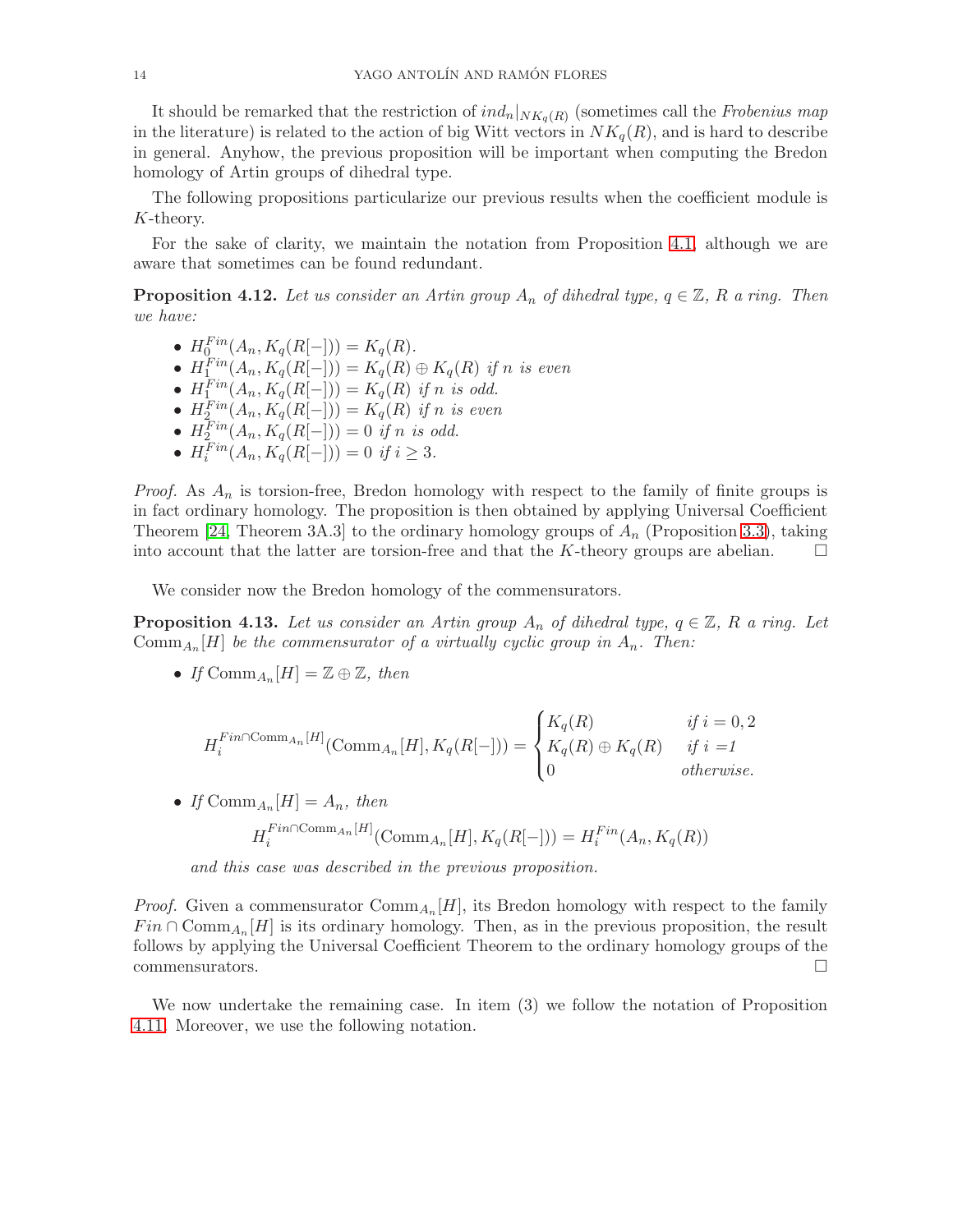<span id="page-14-1"></span>**Notation 4.14.** For n odd, we denote by  $C(K_q(R))$  the cokernel of the homomorphism

$$
\tilde{f} \colon K_q(R[\mathbb{Z}]) \to K_q(R[\mathbb{Z}]) \oplus K_q(R[\mathbb{Z}])
$$

induced by  $f: R[\mathbb{Z}] \to R[\mathbb{Z}] \oplus R[\mathbb{Z}]$  induced in the first component by multiplication by 2 and in the second by multiplication by  $n = 2k + 1$ .

By Bass-Heller-Swan decomposition,  $C(K_q(R))$  this is a quotient of  $K_q(R) \oplus$  $K_q(R) \bigoplus (\bigoplus_{i=1}^2 K_{q-1}(R)) \bigoplus (\bigoplus_{i=1}^4 NK_q(R))$ . Moreover,  $\tilde{f}$  restricts to the component corresponding to  $K_q(R)$  of the Bass-Heller-Swan decomposition of  $K_q(R[\mathbb{Z}])$  to the diagonal map to  $K_q(R) \oplus K_q(R)$ , a component of  $K_q(R[\mathbb{Z}]) \oplus K_q(R[\mathbb{Z}])$ . Thus,  $C(K_q(R))$  can be viewed as a quotient of  $K_q(R) \bigoplus (\oplus_{i=1}^2 K_{q-1}(R)) \bigoplus (\oplus_{i=1}^4 NK_q(R))$  that can be identified in many cases, see Section [5.](#page-21-0)

<span id="page-14-0"></span>**Proposition 4.15.** Let  $A_n$  be an Artin group of dihedral type,  $q \in \mathbb{Z}$ , R a ring. Consider for every non-trivial virtually cyclic  $H \leq A_n$  and the family  $\mathcal{F}[H]$ . Then:

- $H_i^{\mathcal{F}[H]}$  $i_i^{\mathcal{F}[H]}(\text{Comm}_{A_n}[H], K_q(R[-])) = 0.$ (2) If  $H \cap Z(A_n)$  is trivial, then  $H_0^{\mathcal{F}[H]}$  $U_0^{\mathcal{F}[H]}(\text{Comm}_{A_n}[H], K_q(R[-])) = H_1^{\mathcal{F}[H]}$  $K_q(R[-]) = K_q(R[\mathbb{Z}]).$ 
	- (3) If n is odd and  $\mathrm{Comm}_{A_n}[H] = A_n$ , then

$$
H_0^{\mathcal{F}[H]}(\text{Comm}_{A_n}[H], K_q(R[-])) = C(K_q(R))
$$

and

(1) If  $i \geq 2$ , then

$$
H_1^{\mathcal{F}[H]}(\text{Comm}_{A_n}[H], K_q(R[-])) = T_1(K_q(R)) \oplus T_2(K_q(R)).
$$

(4) If n is even and 
$$
\text{Comm}_{A_n}[H] = A_n
$$
, then  
\n
$$
H_0^{\mathcal{F}[H]}(\text{Comm}_{A_n}[H], K_q(R[-])) = H_1^{\mathcal{F}[H]}(\text{Comm}_{A_n}[H], K_q(R[-])) = K_q(R[\mathbb{Z}]).
$$

Proof. We will check every item separately.

- (1) It follows straightforward from Corollary [4.7.](#page-10-2)
- (2) The claim follows from item (i) in Proposition [4.8,](#page-10-3) taking into account that  $H$  is infinite cyclic an then  $K_q(R[H]) = K_q(R[\mathbb{Z}]).$
- (3) Let  $n = 2k + 1$ . Consider the homomorphism  $f: M(A_n/Z(A_n)) \to M(A_n/\langle b(ab)^k \rangle) \oplus$  $M(A_n/\langle ab \rangle)$  defined in item (2) of Proposition [4.8.](#page-10-3) Taking  $M(A_n/-) = K_q(R[-])$ , we obtain a homomorphism  $f_K: K_q(R[Z(A_n)]) \to K_q(R[\langle b(ab)^k \rangle]) \oplus K_q(R[\langle ab \rangle]).$ Observe that the two components of  $f_K$  are respectively induced by the inclusions  $Z(A_n) \hookrightarrow \langle b(ab)^k \rangle$  and  $Z(A_n) \hookrightarrow \langle ab \rangle$ , which are both inclusions  $\mathbb{Z} \hookrightarrow \mathbb{Z}$  given respectively by multiplication by 2 and multiplication by n. Then,  $f_K$  can be seen as the homomorphism  $K_q(R[\mathbb{Z}]) \to K_q(R[\mathbb{Z}]) \oplus K_q(R[\mathbb{Z}])$  induced by each multiplication in the corresponding component. According to Proposition [4.11,](#page-12-1) the kernel of the first component of this homomorphism is equal to  $T_1(K_q(R)) \oplus T_2(K_q(R))$ , while its cokernel is  $C(K_q(R))$  by definition. The result now follows from item (2) in Proposition [4.8.](#page-10-3)
- (4) In this case  $A_n = \text{Comm}_{A_n}[H]$ . The claim follows from item (3) in Proposition [4.8,](#page-10-3) taking into account that H is infinite cyclic and then  $K_q(R[H]) = K_q(R[\mathbb{Z}]).$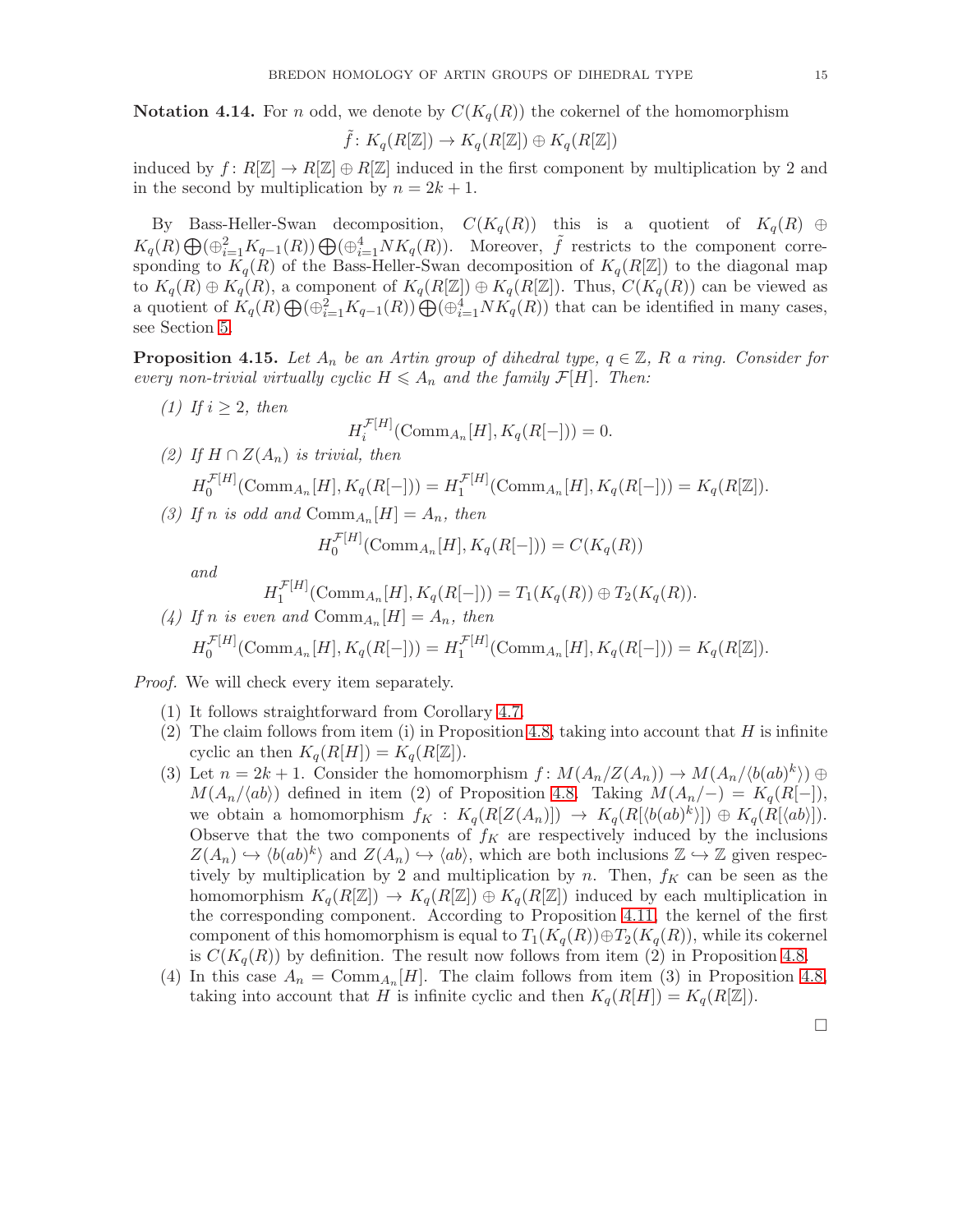<span id="page-15-0"></span>4.3. Understanding the homomorphisms of Proposition [4.1.](#page-7-1) In our way to describe the Bredon homology of  $A_n$  with respect to the family of virtually cyclic groups, we should describe to some extent the homomorphisms that appear in the Mayer-Vietoris sequence of Proposition [4.1.](#page-7-1)

In the following we will use without explicit mention the previous three propositions, which identify the terms of the exact sequence. We also maintain the name of the homomorphisms in the sequence. Note that the superscript of the homomorphism  $g_i^k$  specifies the degree of the homology in the source of  $g_i^k$ . Moreover, when we need to refer to the j-th component of  $g_i^k$ , we will write  $g_{ij}^k$ . For example,  $g_{22}^1$  is the second component of the homomorphism  $g_2^1$  defined over the first homology group.

<span id="page-15-2"></span>To prove our results, we need to analyze in detail the following homomorphism

(3)  
\n
$$
\bigoplus_{[H]} H_i^{Fin\cap \text{Comm}_{A_n}[H]}(\text{Comm}_{A_n}[H], M) \stackrel{g_2^i}{\rightarrow}
$$
\n
$$
\xrightarrow{g_2^i} \left( \bigoplus_{[H]} H_i^{\mathcal{F}[H]}(\text{Comm}_{A_n}[H], M) \right) \oplus H_i^{Fin}(A_n, M).
$$

The homomorphism  $g_{21}^i$  is induced by the vertical left arrow  $\Box_{[H]\in I}$ id<sub>An</sub> ×<sub>Comm<sub>An</sub>[H] f[H] of</sub> Lück-Weiermann push-out [\(4\)](#page-15-1) below (see also Theorem [2.3\)](#page-3-0). In turn, the homomorphism  $g_{22}^i$ is induced by the inclusion in the upper horizontal arrow of the push-out [\(4\)](#page-15-1)

<span id="page-15-1"></span>(4)  
\n
$$
\coprod_{[H]\in I} A_n \times_{\mathrm{Comm}_{A_n}[H]} \underline{\mathbf{E}} \mathrm{Comm}_{A_n}[H] \xrightarrow{i} \underline{\mathbf{E}} A_n
$$
\n
$$
\downarrow \qquad \qquad \downarrow \qquad \qquad \downarrow
$$
\n
$$
\coprod_{[H]\in I} A_n \times_{\mathrm{Comm}_{A_n}[H]} E_{\mathcal{F}[H]} \mathrm{Comm}_{A_n}[H] \xrightarrow{i} X.
$$

We will decompose the homomorphism  $g_2^i$  of Equation [\(3\)](#page-15-2) into homomorphisms  $g_{2[H]}^i$  which are the restriction of  $g_2^i$  to the factor of the domain corresponding to [H]. We will write

<span id="page-15-3"></span>(5) 
$$
g_{2[H]}^i
$$
:  $H_i^{Fin \cap \text{Comm}_{A_n}[H]}(\text{Comm}_{A_n}[H], M) \to H_i^{\mathcal{F}[H]}(\text{Comm}_{A_n}[H], M) \oplus H_i^{Fin}(A_n, M).$ 

Note that we are making a slight abuse of notation, as the real codomain of  $g_{2[H]}^i$  is the same as that of  $g_2^i$ , but we have chosen to write only the subgroup where the image of  $g_{2[H]}^i$  lies. Moreover, when needed, we will further decompose  $g_{2[H]}^i$  into  $g_{21[H]}^i \oplus g_{22[H]}^i$  indicating the different factors of the image of  $g_{2[H]}^i$ . Observe that this notation is coherent with the previous one.

As all the commensurators are torsion-free,  $H_i^{Fin\cap \text{Comm}_{A_n}[H]}(\text{Comm}_{A_n}[H],M)$  is ordinary homology with coefficients in  $M(\text{Comm}_{A_n}[H]/\{1\}).$ 

We now analyze the homomorphism  $g_2^i$  on the case  $M = K_q(R[-])$ . Before that, we introduce the following notation.

**Notation 4.16.** We will denote  $N_q^{[H]} = K_{q-1}(R) \oplus NK_q(R) \oplus NK_q(R)$ , where the superindex means that this group is associated to a concrete commensurability class  $[H]$ .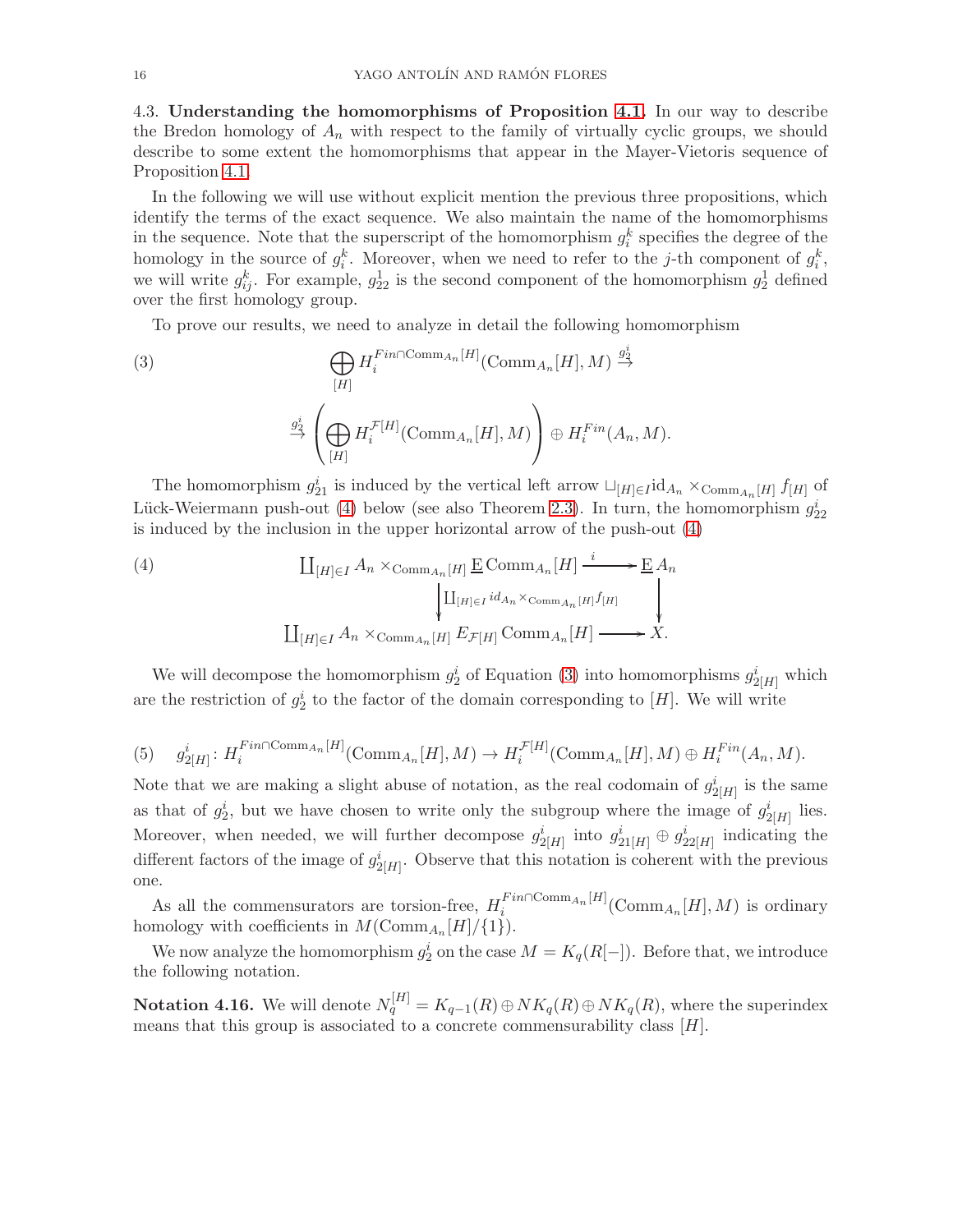We now will give more detailed descriptions of the homomorphism  $g_2^i$  and the cokernels introduced above.

<span id="page-16-1"></span>4.3.1. The homomorphism  $g_2^2$  when n odd: In this case we have that the codomain of  $g_2^2$ is  $(\bigoplus H_2^{\mathcal{F}[H]}$  $L_2^{L[H]}(\text{Comm}_{A_n}[H], M)) \oplus H_2^{Fin}(A_n, M) = \{0\}$ , and therefore for all commensurability classes of infinite cyclic subgroups  $[H]$  the homomorphisms  $g_{2[H]}^2$  are trivial.

4.3.2. The homomorphism  $g_2^2$  when n even: In this case we have that the codomain of  $g_2^2$  is  $\left(\bigoplus H^{\mathcal{F}[H]}_2\right)$  $Z_2^{[H]}(\text{Comm}_{A_n}[H], M)) \oplus H_2^{Fin}(A_n, M) = (\bigoplus_{[H]} \{0\}) \oplus K_q(R)$ . Moreover, by Proposition [4.12](#page-13-0) and Proposition [4.13,](#page-13-1) the domain of all  $g_{2[H]}^2$  are the same, and we have

$$
g_{2[H]}^2 \colon K_q(R) \to \{0\} \oplus K_q(R).
$$

Note that  $g_{22[H]}^2$  is induced by the inclusion given by the upper arrow in the push-out. When  $H = Z(A_n)$ , we have that  $\mathrm{Comm}_{A_n}[H] = A_n$  and therefore this inclusion is the identity. Since  $g_{22[Z(A_n)]}^2$  is surjective, we have that  $g_2^2$  is surjective.

<span id="page-16-0"></span>4.3.3. The homomorphism  $g_2^1$  when n is odd: Before we describe this case, we need to make some considerations. Recall that we assume that H is normal in  $\text{Comm}_{A_n}[H]$ . Ob-serve that in the models described in Section [4.1](#page-8-0) for  $\underline{E}(\text{Comm}_{A_n}[H]/H)$ , the stabilizers of the edges are trivial for every H. This means that if we consider the space  $\underline{E}(\text{Comm}_{A_n}[H]/H)$ as a model for  $E_{\mathcal{F}[H]} \text{Comm}_{A_n}[H]$  (see Proposition [4.4\)](#page-9-0) the stabilizers of the edges are always isomorphic to H. On the other hand, in any model of  $\underline{E}$ Com $m_{A_n}[H]$  the stabilizer of the edges should be trivial, as the action of  $\mathrm{Comm}_{A_n}[H]$  is free. Then, the homomorphism induced by  $f_{[H]}: \underline{E}\text{Comm}_{A_n}[H] \to E_{\mathcal{F}[H]} \text{Comm}_{A_n}[H]$  in the first chain group of the Bredon complex with coefficients in a module M takes every copy of  $M(\text{Comm}_{A_n}[H]/1)$  to a copy of  $M(\text{Comm}_{A_n}[H]/H)$  with the homomorphism induced by the inclusion of the trivial group in H. In particular, if  $M = K_q(R[-])$  for some q, the corresponding homomorphism  $K_q(R) \to K_q(R[\mathbb{Z}])$  is given by the inclusion of  $K_q(R)$  in the corresponding piece of the Bass-Heller-Swan decomposition of  $K_q(R[\mathbb{Z}])$ . This fact will be very useful in the sequel.

In the following we use the notation of Proposition [4.11](#page-12-1) when needed. We have that

$$
g_{2[Z(A_n)]}^1: K_q(R) \to T_1(K_q(R)) \oplus T_2(K_q(R)) \oplus K_q(R)
$$

and for H nontrivial,  $[H] \neq [Z(A_n)]$ 

$$
g_{2[H]}^1: K_q(R) \oplus K_q(R) \to K_q(R[\mathbb{Z}]) \oplus K_q(R).
$$

Note that there are infinitely many commensurability classes of infinity cyclic subgroups different from the  $[Z(A_n)]$  and hence infinitely many terms of this kind. We now examine the cases  $[H] \neq [Z(A_n)]$  and  $[H] = [Z(A_n)]$  separately.

If  $[H] = [Z(A_n)]$  then we have  $\text{Comm}_{A_n}[H] = A_n$ .

In order to describe  $g_{21[Z(A_n)]}^1$ , consider the homomorphism

$$
C_1^{Fin}(\underline{E}\mathrm{Comm}_{A_n}[H], K_q) \to C_1^{\mathcal{F}[H]}(E_{\mathcal{F}[H]}\mathrm{Comm}_{A_n}[H], K_q)
$$

at the level of Bredon chains that induces  $g_{21[Z(A_n)]}^1$  in homology. According to the previous considerations, this homomorphism is given by the inclusion  $i: K_q(R) \hookrightarrow K_q(R[H]) = K_q(R[\mathbb{Z}])$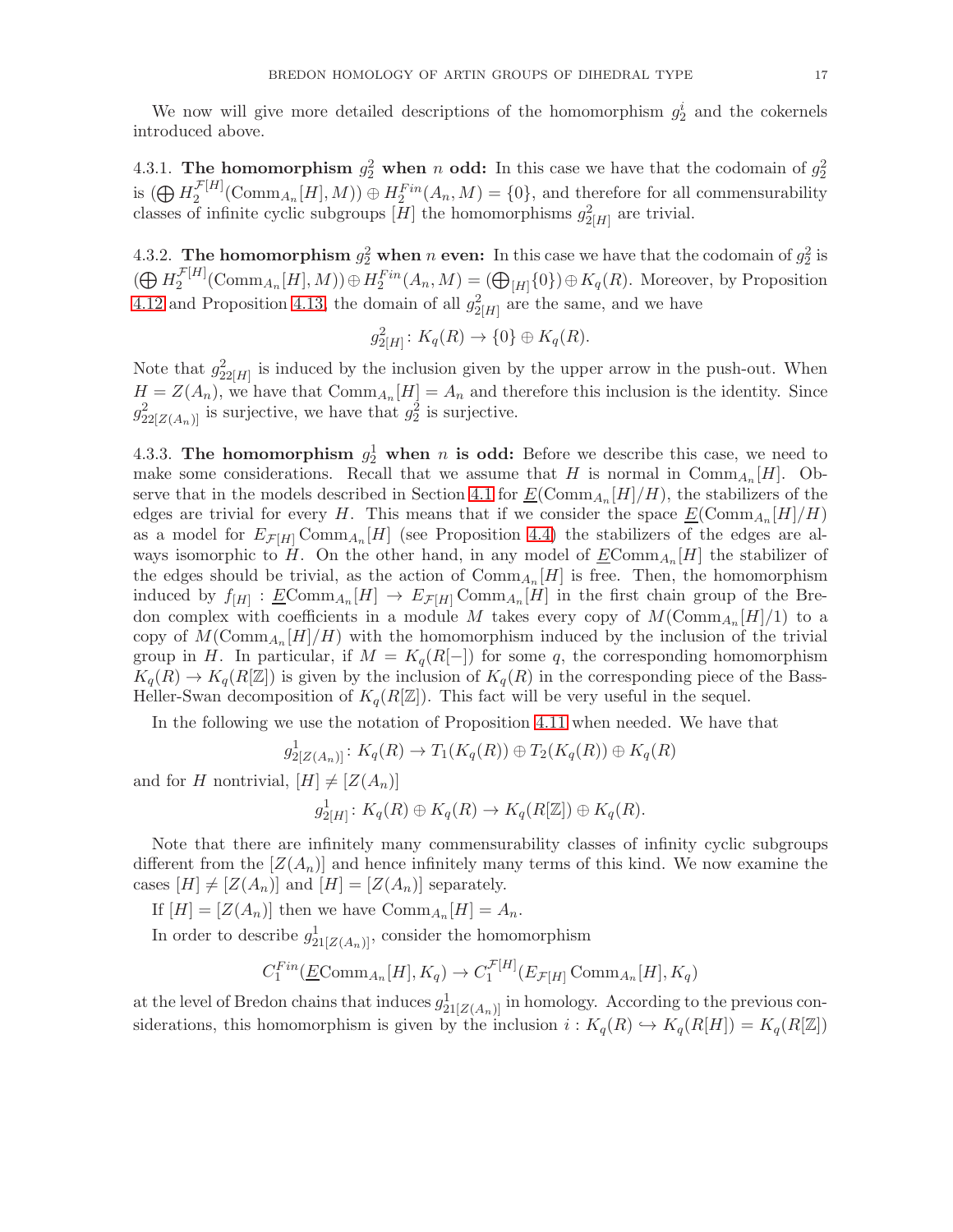given by Bass-Heller-Swan decomposition. But by item (3) of Proposition [4.15,](#page-14-0) the image of this homomorphism is trivial in  $H_1^{\mathcal{F}[H]}$  $\frac{\mathcal{F}[H]}{1}(E_{\mathcal{F}[H]}\text{Comm}_{A_n}[H], K_q)$ , and hence  $g_{21[Z(A_n)]}^1$  is also trivial. In turn,  $g_{22[Z(A_n)]}^1$  is the identity.

If  $[H] \neq [Z(A_n)]$  then  $\text{Comm}_{A_n}[H] = \mathbb{Z}^2$ , and  $\text{Comm}_{A_n}[H]/H$  is isomorphic to  $\mathbb{Z}$ . In this case  $g_{21[H]}^1$  is given by a homomorphism  $K_q(R) \oplus K_q(R) \to K_q(R[\mathbb{Z}])$ , where we assume that the first component of the domain corresponds to H and the second to  $Z(A_n)$ . As the homomorphism  $g_{21[H]}^1$  is induced in homology by the quotient homomorphism  $\text{Comm}_{A_n}[H] \to$ Comm<sub>An</sub> $[H]/H$ , the previous results imply that the first component of  $g_{21[H]}^1$  is trivial, while the second, which corresponds to the center, identifies the copy of  $K_q(R)$  in the Bass-Heller-Swan decomposition of  $K_q(R[\mathbb{Z}])$ .

On the other hand,  $g_{22[H]}^1$ :  $(\mathbb{Z} \oplus \mathbb{Z}) \otimes K_q(R) \to \mathbb{Z} \otimes K_q(R)$  is defined by the abelianization of the inclusion  $H_1(\text{Comm}_{A_n}[H]) \to H_1(A_n)$  in the first component of the tensor product and by the identity in the second.

Now since the image of  $g_{2[Z(A_n)]}^1$  is precisely given by the copy of  $K_q(R)$  that corresponds to  $H_1(A_n, K_q)$ , the previous computations imply that the cokernel of  $g_2^1$  is then equal to  $(\bigoplus_{[H]\neq [Z(A_n)]} N_q^{[H]}) \oplus T_1(K_q(R)) \oplus T_2(K_q(R)).$ 

4.3.4. The homomorphism  $g_2^1$  when n is even: This homomomorphism is defined in equation [\(5\)](#page-15-3) and, according to Propositions [4.12,](#page-13-0) [4.13](#page-13-1) and [4.15,](#page-14-0) its first component is given by

$$
g_{2[H]}^1\colon K_q(R)\oplus K_q(R)\to K_q(R[\mathbb{Z}])\oplus (K_q(R)\oplus K_q(R))
$$

for every commensurability class [H]. Let us describe this component with more detail.

We consider first the case  $[H] \neq [Z(A_n)]$ . Here, the same argument as in the odd case proves that the component of  $g_{21[H]}^1$  given by the center is the inclusion  $K_q(R) \hookrightarrow K_q(R[\mathbb{Z}])$ via Bass-Heller-Swan decomposition, and the other component is trivial.

Also when  $[H] \neq [Z(A_n)]$  the homomorphism  $g_{22[H]}^1$  is identified (via Proposition [4.13](#page-13-1) and the Universal Coefficient Theorem) with a homomorphism  $(\mathbb{Z}\oplus\mathbb{Z})\otimes K_q(R)\to (\mathbb{Z}\oplus\mathbb{Z})\otimes K_q(R)$ , which comes, as above, from tensoring with  $K_q(R)$  the homomomorphism  $H_1(\text{Comm}_{A_n}[H]) \to$  $H_1(A_n)$  given by abelianization of the inclusion of the commensurator in  $A_n$ .

Now we consider  $[H] = [Z(A_n)]$ . As in the previous case, the homomorphism  $g_{21[H]}^1$  can be described as:

$$
H_1^{Fin}(A_n, K_q(-)) \to H_1^{\mathcal{F}[H]}(A_n, \pi^{-1}K_q(-)) \cong H_1^{Fin}(A_n/Z(A_n), \pi^{-1}K_q(-)).
$$

Now recall from Proposition [4.8](#page-10-3) that

$$
H_1^{Fin}(A_n/Z(A_n), \pi^{-1}K_q(-)) = \pi^{-1}K_q(R[\{1\}]) = K_q(R[Z(A_n)]) = K_q(R[\mathbb{Z}]),
$$

where  $Z(A_n)$  is interpreted here as the stabilizer of the unique  $A_n$ -class of edges in the model of  $E_{\mathcal{F}[H]}A_n$  described in Section [4.1.](#page-8-0) On the other hand, the two copies of  $K_q(R)$ in  $H_1(A_n, K_q(R))$  come from taking values of the module  $K_q(R[-])$  on the trivial group, interpreted as the stabilizer of two different  $A_n$ -classes of edges in a model of  $EA_n$ . Again taking into account our previous considerations about stabilizers, the two components of  $g_{21[Z(A_n)]}^1: K_q(R) \oplus K_q(R) \to K_q(R[\mathbb{Z}])$  induce inclusion of the  $K_0(R)$  via Bass-Heller-Swan decomposition. On the other hand, it is clear that  $g_{22[Z(A_n)]}^1$  is the identity.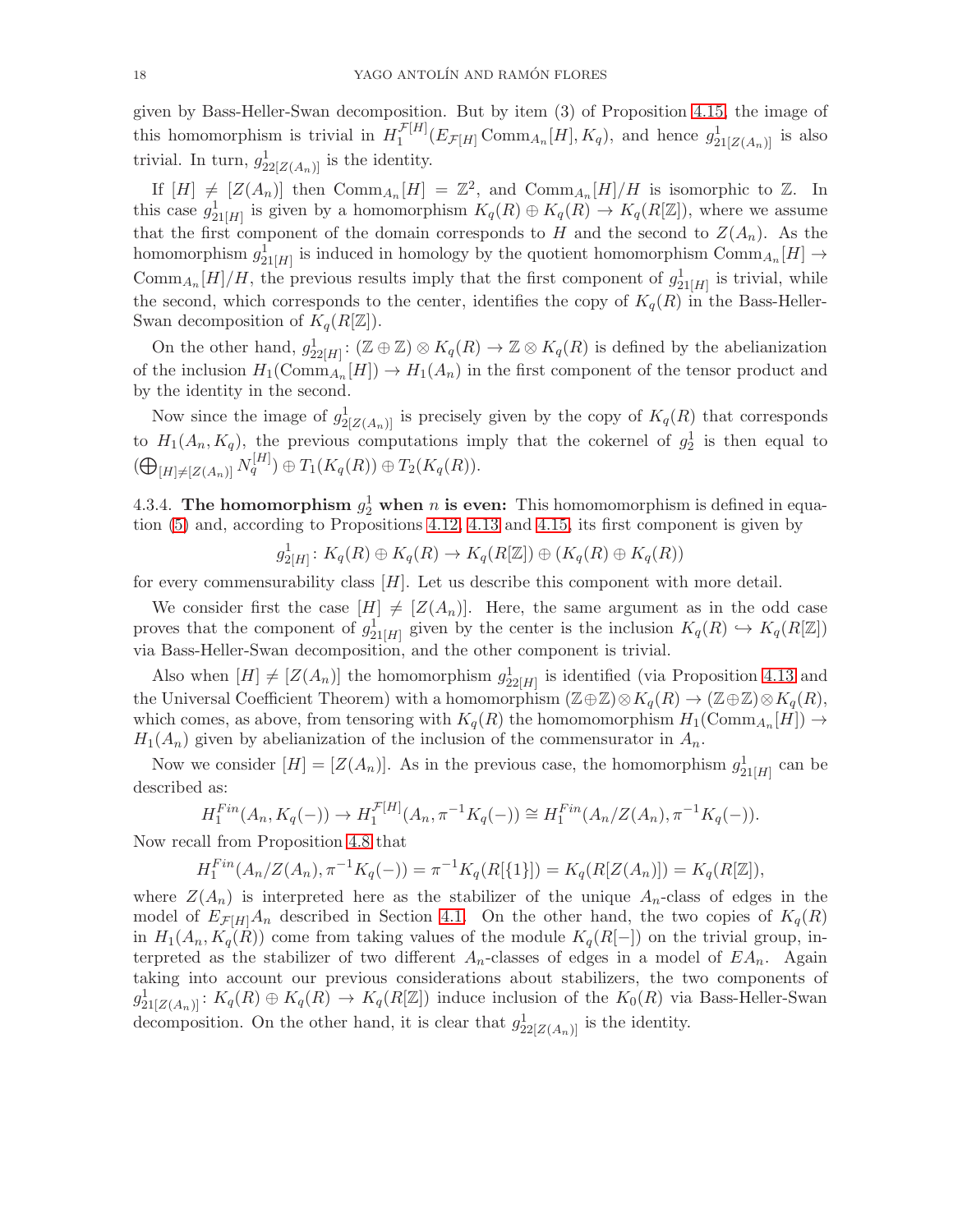As  $H_1(A_n)$  is a free abelian group of rank 2 generated by the images of a and b under abelianization, we may assume that the two copies of  $K_q(R)$  in the image of  $g_{2[H]}^1$  correspond respectively to these two copies of Z, after tensoring with  $K_q(R)$ . Now observe that if  $H = \langle a \rangle$ , the image of the restriction of  $g_{22[H]}^1$  to the homology of its commensurator is exactly the first of the two copies of  $K_q(R)$ , while the image of the restriction of  $g_{22[H]}^1$  to the homology of the commensurator of  $H = \langle b \rangle$  is the other copy. As the restrictions of  $g_{21[H]}^1$  to the homology of these commensurators are trivial, we obtain that  $\{0\} \oplus K_q(R) \oplus K_q(R)$  lies in the image of  $g_{2[H]}^1$ . In fact, the description of  $g_{21[H]}^1$  for  $H = Z(A_n)$  implies that the copy of  $K_q(R)$  inside  $K_q(R[\mathbb{Z}])$  is also in the image, and now it is easy to conclude that the image of  $g_{2[H]}^1$  is in fact  $(\bigoplus_{[H]}) K_q(R) \oplus K_q(R) \oplus K_q(R)$ , corresponding the big direct sum to the copies of  $K_q(R)$ included in each copy of  $K_q(R[\mathbb{Z}])$ , and the remaining two copies corresponding to the ordinary homology of  $A_n$ . In particular, we have that coker  $g_2^1 = \bigoplus_{[H]} N_q^{[H]}$ .

4.3.5. The homomorphism  $g_2^0$  for every n: Similar considerations to those of the beginning of Section [4.3.3](#page-16-0) hold here. If x is a vertex of  $\underline{E}$ Com $m_{A_n}[H]$  such that the stabilizer of  $f_{[H]}(x)$ is infinite cyclic (here  $f_{[H]}$  is the function of [\(4\)](#page-15-1)), then the induced map  $K_q(R) \to K_q(R[\mathbb{Z}])$ induces the injection in the correspondent component of Bass-Heller-Swan decomposition. This is always the case except when n is odd,  $H = Z(A_n)$  and  $f_{[H]}(x)$  has the shape  $gC_{\infty}$  if we consider  $\underline{E}(\text{Comm}_{A_n}[H]/H)$  as a  $\text{Comm}_{A_n}[H]/H$ -complex. This will be enough to describe  $g_2^0$ to the extent we need.

We begin describing  $g_{2[H]}^0$  according to the different prossibilities of [H] and n.

When  $H \neq Z(A_n)$ , the results of Propositions [4.12,](#page-13-0) [4.13](#page-13-1) and [4.15](#page-14-0) imply that  $g_{2[H]}^0$  is defined in the following way:

$$
g_{2[H]}^0\colon K_q(R)\to K_q(R[\mathbb{Z}])\oplus K_q(R).
$$

By the previous considerations, the homomorphism  $g_{21[H]}^0$  identifies  $K_q(R)$  as the corresponding direct summand of  $K_q(R[\mathbb{Z}])$  in the Bass-Heller-Swan decomposition, while  $g_{22[H]}^0$  is induced by the inclusion  $\mathrm{Comm}_{A_n}[H] \hookrightarrow A_n$ , counts the number of connected components of the classifying space, and then is the identity.

When *n* is even and  $H = Z(A_n)$ , we have that  $H_0^{\mathcal{F}[H]}$  $\mathcal{F}^{[H]}(\text{Comm}_{A_n}[H], K_q(-)) = K_q(R[\mathbb{Z}])$  by Proposition [4.15,](#page-14-0) and this copy of  $\mathbb Z$  corresponds to a stabilizer which is isomorphic to  $C_n$ , a cyclic group of order *n*. Then, by the previous considerations, the homomorphism  $g_{2[H]}^0$ behaves as in the case *n* even and  $H \neq Z(A_n)$ .

In the case n odd and  $H = Z(A_n)$ , again by Proposition [4.15](#page-14-0) we have that  $H_0^{\mathcal{F}[H]}$  $C^{[H]}_{0}(\text{Comm}_{A_n}[H], K_q(-)) = C(K_q(R)),$  where  $C(K_q(R))$  was defined in Notation [4.14.](#page-14-1) Then  $g_{21[H]}^0$  is defined as a homomorphism

$$
g_{2[H]}^0\colon K_q(R)\to C(K_q(R))\oplus K_q(R).
$$

Remark from the definition of  $C(K_q(R))$  that this group is the direct sum of  $K_q(R)$  with quotients of  $\oplus_{i=1}^2 K_{q-1}(R)$  and  $\oplus_{i=1}^4 NK_q(R)$ , and that this copy of  $K_q(R)$  comes from the identification of the respective copies of  $K_q(R)$  that appear in the Bass-Heller-Swan decomposition of  $K_q(R[\langle b(ab)^k \rangle])$  and  $K_q(R[\langle ab \rangle])$ . These copies correspond respectively to the stabilizers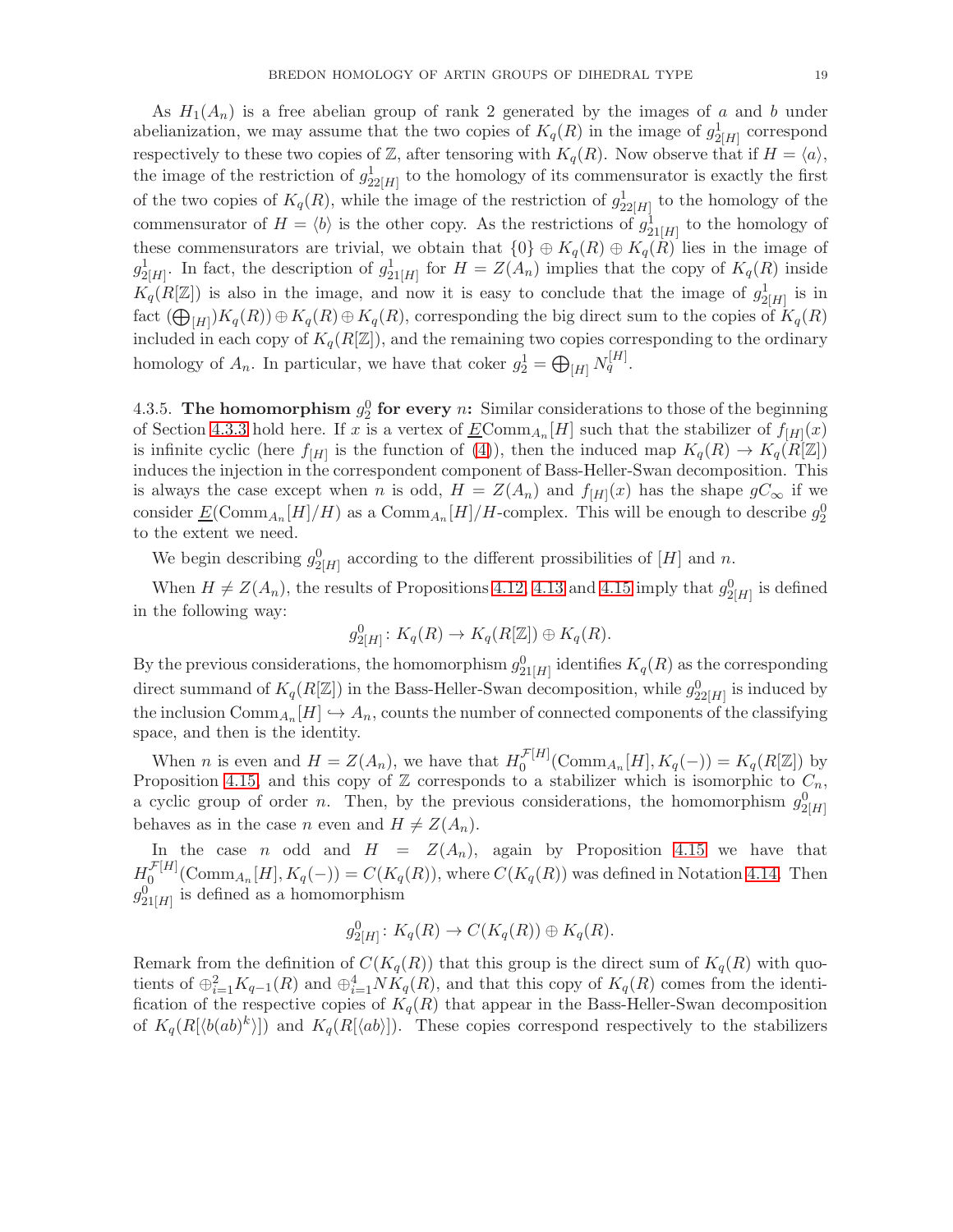$C_2$  and  $C_{2k+1}$  in  $\underline{E}(\text{Comm}_{A_n}[H]/H)$  (as a model for the  $\text{Comm}_{A_n}[H]/H$ -action). Then, the previous considerations about stabilizers imply that  $g_{21[H]}^0$  maps this  $K_0(R)$  isomorphically to the mentioned copy of itself inside  $C(K_q(R))$ . In turn,  $g_{22[H]}^0$  is again the identity, arguing as in the even case.

With the previous information, we can describe coker  $g_2^0$ .

Now if *n* is even, observe that the source of  $g_2^0$  is  $\oplus_{[H]} K_q(R)$  and the codomain is  $(\bigoplus_{[H]} K_q(R[\mathbb{Z}])) \oplus K_q(R)$ . Moreover, the image of every  $g_{2[H]}^0$  consists in a copy of  $K_q(R)$ inside  $K_q(R[\mathbb{Z}])$  (again the copy that appears in the Bass-Heller-Swan decomposition), and the copy of  $K_q(R)$  that corresponds to  $H_0^{Fin}(A_n, M)$ , which is fixed for any choice of H. Hence, the cokernel of the homomorphism  $g_2^0$  is isomorphic to the quotient of a direct sum of copies of  $K_q(R[\mathbb{Z}])$  (indexed by [H]) by the identification of all the copies  $K_q(R)$  which are the images of the homomorphisms  $g_{22[H]}^{\{0\}}$ . Observe that the copies of  $K_q(R[\mathbb{Z}])$  are "glued" by the copy of  $K_q(R)$  that corresponds to  $H_0^{Fin}(A_n, M)$ , and hence we have

$$
\operatorname{coker} g_2^0 = (\bigoplus_{[H]} N_q^{[H]}) \oplus K_q(R).
$$

When n is odd, we only need to take into account that in the case of  $H = Z(A_n)$  the role of  $K_q(R[\mathbb{Z}])$  in the codomain is played by  $C(K_q(R))$ . Then, using the same argument as in the previous case and denoting by  $\overline{C}(K_q(R))$  the quotient of  $C(K_q(R))$  under the copy of  $K_q(R)$ in the Bass-Heller-Swan decomposition, we obtain that:

$$
coker g_2^0 = (\bigoplus_{[H]\neq [Z(A_n)]} N_q^{[H]}) \oplus K_q(R) \oplus \overline{C}(K_q(R)).
$$

Observe that  $g_2^0$  is a monomorphism for every n, as the inclusions of  $K_q(R)$  in  $K_q(R[\mathbb{Z}])$  and  $C(K_q(R))$  are so.

Now we can describe the Bredon homology of  $A_n$  with respect to the family of virtually cyclic groups. Observe that the (co)kernels of the statement have been previously described, and that the groups  $N_q^{[H]}$  were defined in Section [4.3.1.](#page-16-1)

<span id="page-19-0"></span>**Theorem 4.17.** Let  $A_n$  be an Artin group of dihedral type. In the previous notation, we have the following:

$$
(1) H_i^{vc}(A_n, K_q(R[-])) = \{0\} \text{ for } i \ge 4.
$$
\n
$$
(2) H_3^{vc}(A_n, K_q(R[-])) = \begin{cases} \bigoplus_{|H] \neq [Z(A_n)]} K_q(R) & n \text{ odd} \\ \ker g_2^2 & n \text{ even.} \end{cases}
$$
\n
$$
(3) H_2^{vc}(A_n, K_q(R[-])) = \ker g_2^1.
$$
\n
$$
(4) H_1^{vc}(A_n, K_q(R[-])) = \text{coker } g_2^1 = \begin{cases} (\bigoplus_{|H] \neq [Z(A_n)]} N_q^{[H]} \oplus T_1(K_q(R)) \oplus T_2(K_q(R)) & n \text{ odd} \\ \bigoplus_{|H|} N_q^{[H]} \end{cases}
$$
\n
$$
(5) H_0^{vc}(A_n, K_q(R[-])) = \text{coker } g_2^0 = \begin{cases} (\bigoplus_{|H| \neq [Z(A_n)]} N_q^{[H]} \oplus K_q(R) \oplus \overline{C}(K_qR) & n \text{ odd} \\ (\bigoplus_{|H|} N_q^{[H]}) \oplus K_q(R) & n \text{ even.} \end{cases}
$$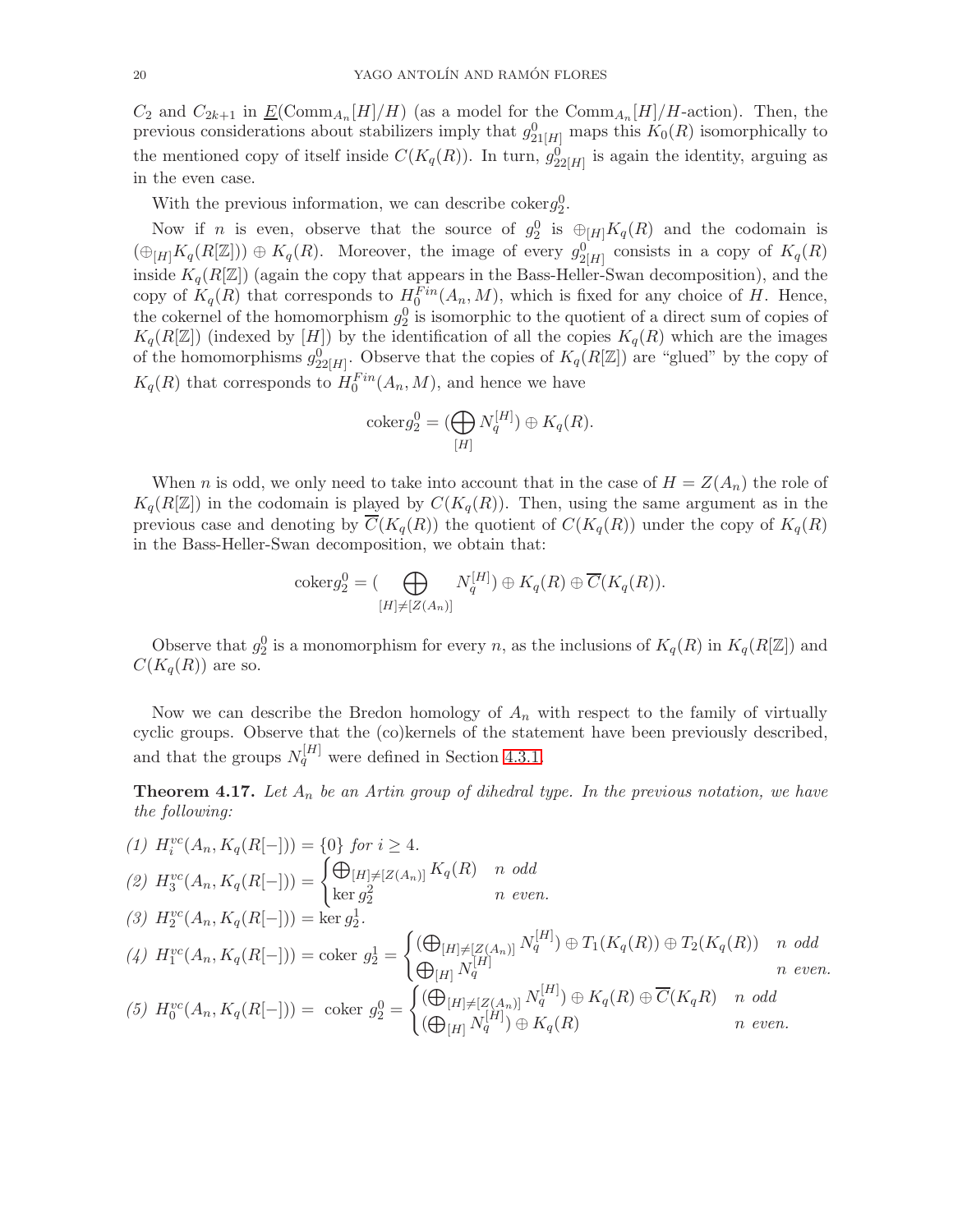Proof. The proof is based on the sequence of Proposition [4.1](#page-7-1) and the previous homological computations. We will check the five items in a separate way.

- (1) By Proposition [4.12,](#page-13-0) Proposition [4.13](#page-13-1) and Proposition [4.15](#page-14-0) the sequence of Proposition [4.1](#page-7-1) is identically trivial to the left of  $g_3^3$ .
- (2) As the exact sequence of Proposition [4.1](#page-7-1) is identically trivial to the left of  $g_3^3$ , the map  $g_3^3$  is trivial and by exactness,  $H_3^{vc}(A_n, K_q(R[-]))$  is isomorphic to the kernel of  $g_2^2$ . This completes the even case.

For the case *n* odd, we claim that  $g_1^3$  is an isomorphism. Indeed, from Proposition [4.12](#page-13-0) and Proposition [4.15,](#page-14-0) the term  $\left(\bigoplus H_2^{\mathcal{F}[H]}\right)$  $L_2^{L[H]}(\text{Comm}_{A_n}[H], M)) \oplus H_2^{Fin}(A_n, M) = \{0\}$ and in particular  $\text{Im}(g_2^2) = \{0\}$ . Since  $g_1^3$  is injective, the claim follows. By Proposition [4.13,](#page-13-1) the specific description of the odd case follows.

(3) There are two different arguments depending if  $n$  is odd or even.

For *n* odd, as the term  $(\bigoplus H_2^{\mathcal{F}[H]}$  $L_2^{[H]}(\text{Comm}_{A_n}[H], M)) \oplus H_2^{Fin}(A_n, M)$  is trivial, the statement is a direct consequence of the exactness of the sequence of Proposition [4.1.](#page-7-1) For *n* even, we have seen in the discussion above about  $g_2^2$  that this map is surjective, and hence  $g_3^2$  is the trivial map. This implies that  $H_2^{vc}(A_n, K_q(R[-]))$  is the image of

- $g_1^2$ , or equivalently, the kernel of  $g_2^1$ . (4) The previous description of the homomorphisms in the Mayer-Vietoris sequence proves that  $g_2^0$  is a monomorphism, and hence  $g_3^1$  is surjective and  $H_1^{vc}(A_n, K_q(R[-]))$  the cokernel of  $g_2^1$ , which has been described above in terms of the summands  $N_q^{[H]}$ .
- (5) Since the Mayer-Vietoris sequence ends at  $H_0^{vc}(A_n, K_q(R[-]))$  this term is equal to the image of  $g_3^0$  which is equal to the cokernel of  $g_2^0$  that was described above.

As said in the introduction, this theorem opens the door to concrete computations of Bredon homology of  $A_n$  with respect to the family of virtually cyclic groups, provided there is available information about the K-theory of the coefficient ring. In particular, when  $R$  is a regular ring the absence of Nil-terms and negative K-theory groups make the calculations easier and more precise. For instance, we have

**Corollary 4.18.** Let  $A_n$ ,  $n > 2$  be an Artin group of dihedral type. Let R be a regular ring. Then  $K_0(RA_n) = K_0(R)$ .

*Proof.* As R is regular,  $K_i(R)$  vanishes for  $i < 0$  and also the Nil-Terms of the Bass-Heller-Swan decomposition. In particular, by Theorem [4.17,](#page-19-0)  $H_0^{vc}(A_n, K_0(R[-])) = K_0(R)$ . Moreover, as  $K_i(R)$  vanishes for  $i < 0$  we see by Theorem [4.17,](#page-19-0) that  $H_j^{vc}(A_n, K_i(R[-])) = \{0\}$  for  $i < 0$ . Then the  $E_2$ -page of the Atiyah-Hirzebruch spectral sequence is concentrated in the nonnegative part of the 0th, 1st, 2nd and 3rd columns, and  $E_{\infty}^{0,0} = E_2^{0,0} = K_0(R)$ .

In particular, this implies that every finitely dominated CW-complex whose fundamental group is  $A_n$  has the homotopy type of a finite  $CW$ -complex.

In the following section we compute these Bredon homology groups for different choices of the ring, including some non-regular ones.

 $\Box$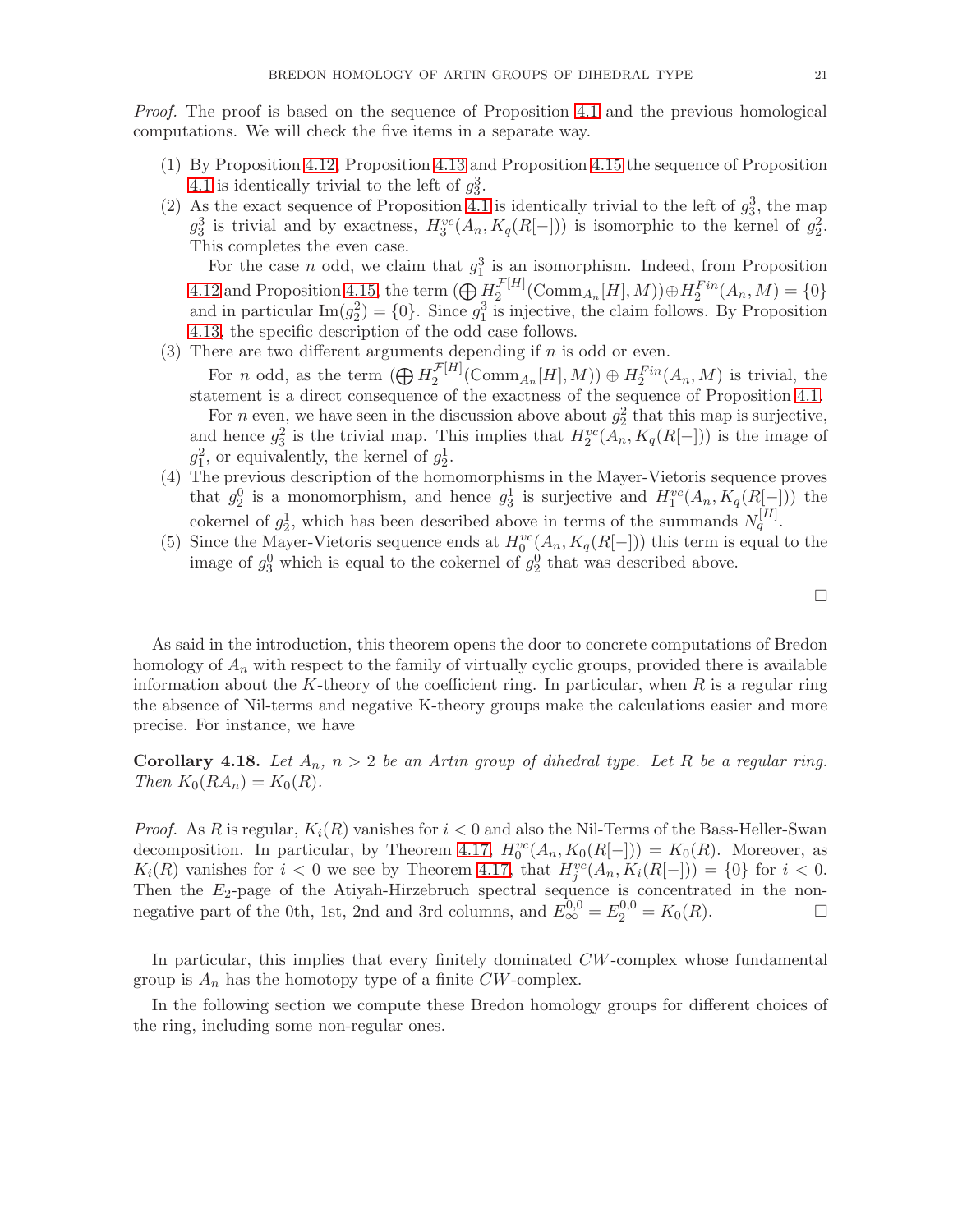# 5. COMPUTATIONS OF  $H_i^{vc}(A_n, K_q(R[-]))$  for several coefficient rings

<span id="page-21-0"></span>In this section we use Theorem [4.17](#page-19-0) to describe  $H_i^{vc}(A_n, K_q(R[-]))$  for some instances of the ring R, both regular  $(\mathbb{Z}, \mathbb{F}_q)$  and non-regular  $(\mathbb{Z}[\mathbb{Z}/2], \mathbb{Z}[\mathbb{Z}/2 \times \mathbb{Z}/2]$  and  $\mathbb{Z}[\mathbb{Z}/4]$ ). We recall that all these groups give information about the  $E^2$ -term of the corresponding Atiyah spectral sequence. We point out that in the regular cases many groups can be computed, because the K-theory of  $\mathbb Z$  is nearly known and the K-theory of  $\mathbb F_q$  is known (see the corresponding examples below). In the non-regular framework, by contrast, it is very difficult to find concrete descriptions of  $K_q(R)$  for  $q > 1$ , or of the corresponding Nil-terms.

Recall that the groups  $H_i^{vc}(A_n, K_0(R[-]))$  are trivial for  $i \geq 4$  and any ring R.

*Example* 5.1. First we compute the Bredon homology of  $A_n$  with respect to the family of virtually cyclic subgroups, taking as coefficients  $K_q(\mathbb{Z}[-])$ , for  $q = 0, 1, 2$ .

We need in our computations the lower algebraic  $K$ -theory groups of the integers. The groups  $K_q(\mathbb{Z})$  are known for all  $q \leq 7$  and all  $q \geq 8$  such that  $q \not\equiv 0 \mod 4$ , see [\[52,](#page-26-7) page 2]. For example, the first values of  $K_q(\mathbb{Z})$  are given in the following table:

|  |  |   |   | - |  |
|--|--|---|---|---|--|
|  |  | ໑ | ◡ |   |  |

Observe that, as  $Z$  is regular, the Nil-terms in the Bass-Heller-Swan decomposition are trivial, and then for every  $i \in \mathbb{N}$ ,  $K_i(\mathbb{Z}[\mathbb{Z}]) = K_i(\mathbb{Z}) \oplus K_{i-1}(\mathbb{Z})$  and  $N_q^{[H]} = K_{q-1}(\mathbb{Z})$ . Moreover, also by regularity,  $K_i(\mathbb{Z}) = 0$  if  $i \leq -1$ .

Taking into account of all these considerations, the previous theorem implies the following. For  $q=0$ , we have:

- (1)  $H_3^{vc}(A_n, K_0(\mathbb{Z}[-])) \simeq H_2^{vc}(A_n, K_0(\mathbb{Z}[-])) \simeq \bigoplus_{\aleph_0} \mathbb{Z}.$ (2)  $H_1^{vc}(A_n, K_0(\mathbb{Z}[-])) = 0.$
- (3)  $H_0^{vc}(A_n, K_0(\mathbb{Z}[-])) = \mathbb{Z}.$

Now for  $q=1$ ,

(1)  $H_3^{vc}(A_n, K_1(\mathbb{Z}[-])) \simeq H_2^{vc}(A_n, K_1(\mathbb{Z}[-])) \simeq \bigoplus_{\aleph_0} \mathbb{Z}/2.$ 

(2) 
$$
H_1^{vc}(A_n, K_1(\mathbb{Z}[-])) = \bigoplus_{\aleph_0} \mathbb{Z}.
$$

(2)  $H_1(A_n, K_1(\mathbb{Z}[-])) - \bigoplus_{\aleph_0} \mathbb{Z}.$ <br>(3)  $H_0^{vc}(A_n, K_1(\mathbb{Z}[-])) = (\bigoplus_{\aleph_0} \mathbb{Z}) \oplus \mathbb{Z}/2.$ 

And finally, for  $q = 2$ , all these groups are isomorphic to  $\bigoplus_{\aleph_0} \mathbb{Z}/2$ .

Let us briefly explain these computations. We consider first  $q = 0$ . For  $H_3^{vc}(A_n, K_0(\mathbb{Z}[-]))$ , the odd case is immediate. In the even case,  $H_3^{vc}(A_n, K_1(\mathbb{Z}[-]))$  is the kernel of a homomorphism  $\bigoplus_{\aleph_0} \mathbb{Z} \to \mathbb{Z}$ , and then isomorphic to  $\bigoplus_{\aleph_0} \mathbb{Z}$ . This easy argument will be frequently used in the examples of this section without express mention.

We now deal with  $H_2^{vc}(A_n, K_0(\mathbb{Z}[-]))$ . We only deal with the odd case, the even one is very similar. First observe that the kernel of  $g_2^1$  is isomorphic to  $\bigoplus_{\aleph_0}\mathbb{Z}$ . More precisely, taking account the description of Section [4.3.3](#page-16-0) and the values of the  $K_i(\mathbb{Z})$ ,  $g_2^1$  (for n odd) is defined in the following way:

$$
g_2^1: (\bigoplus_{[H]\neq [Z(A_n)]} \mathbb{Z}^2) \oplus \mathbb{Z} \to (\bigoplus_{[H]\neq [Z(A_n)]} \mathbb{Z}) \oplus \mathbb{Z}.
$$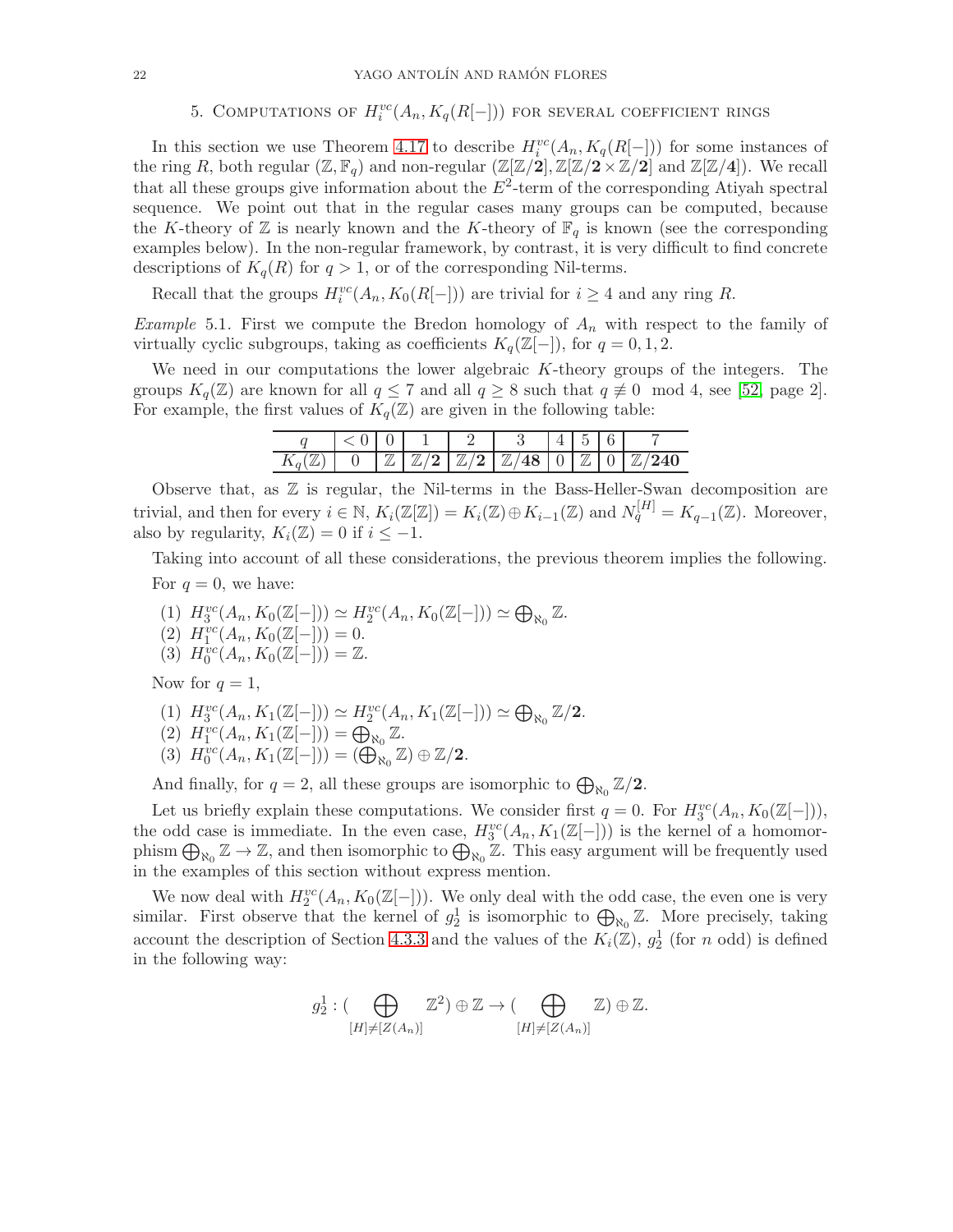Here the kernel of  $g_{21[H]}^1$  is isomorphic to Z for every  $[H] \neq [Z(A_n)]$ . As there is an infinite number of such commensurators, we conclude that the kernel should be also infinite, and then  $H_2^{vc}(A_n, K_1(\mathbb{Z}[-])) = \bigoplus_{\aleph_0} \mathbb{Z}.$ 

Observe that, as  $K_{-1}(\mathbb{Z}) = 0$  and  $\mathbb{Z}$  is regular,  $N_0^{[H]} = T_i(K_0 \mathbb{Z}) = \overline{C}(K_0 \mathbb{Z}) = 0$ . Now the values of  $H_1^{vc}(A_n, K_0(\mathbb{Z}[-]))$  and  $H_0^{vc}(A_n, K_0(\mathbb{Z}[-]))$  are easily deduced from items (4) and (5) of Theorem [4.17.](#page-19-0)

Now take  $q = 1$ . For  $H_3^{vc}(A_n, K_1(\mathbb{Z}[-]))$  and  $H_2^{vc}(A_n, K_1(\mathbb{Z}[-]))$  it is argued as in the previous case, taking into account that every subgroup of an  $\mathbb{F}_2$ -vector space is again an  $\mathbb{F}_2$ vector space. Now observe that  $N_1^{[H]} = K_0(\mathbb{Z}) = \mathbb{Z}$  by the Bass-Heller-Swan decomposition, and regularity and the fact that  $K_0(\mathbb{Z}) = \mathbb{Z}$  is torsion-free imply that  $T_1(K_1\mathbb{Z}) = 0$ ,  $T_2(K_1\mathbb{Z}) = 0$ 0 and  $\overline{C}(K_1\mathbb{Z})=\mathbb{Z}$ . The values of  $H_1^{vc}(A_n, K_1(\mathbb{Z}[-]))$  and  $H_0^{vc}(A_n, K_1(\mathbb{Z}[-]))$  follow again from items (4) and (5) of Theorem [4.17.](#page-19-0)

Finally, for  $q = 2$ , the values of the homology are immediately implied by regularity and the fact that  $K_2(\mathbb{Z}) = K_1(\mathbb{Z}) = \mathbb{Z}/2$ .

*Example* 5.2. Now we will compute the groups  $H_i^{vc}(A_n, K_q(\mathbb{F}_2[-]))$ , for  $0 \le q \le 3$ . First, the following table (see  $[43]$ ) includes the algebraic K-groups that are necessary in our computations:

|  | $\mathbb{Z}$ | $\Box$ | $0 \mid \mathbb{Z}/3$ |
|--|--------------|--------|-----------------------|

As  $\mathbb{F}_2$  is regular, the same considerations about the Nil-terms and the negative K-groups apply also in this case. Hence, again as a direct consequence of Theorem [4.17](#page-19-0) we have the following results. For  $q = 0$  and every  $i \in \mathbb{N}$ ,  $H_i^{vc}(A_n, K_0(\mathbb{F}_2[-])) = H_i^{vc}(A_n, K_0(\mathbb{Z}[-]))$ , because  $K_0(\mathbb{Z}) = K_0(\mathbb{F}_2)$  and then  $K_0(\mathbb{F}_2[-]) = K_0(\mathbb{Z}[-])$  because both have the same Bass-Heller-Swan decomposition.

For  $q = 1$ , we have  $H_3^{vc}(A_n, K_1(\mathbb{F}_2[-])) = H_2^{vc}(A_n, K_1(\mathbb{F}_2[-])) = 0$ , as  $K_1(\mathbb{F}_2) = 0$ . On the other hand, as  $N_1^{[H]} = \mathbb{Z}$  for every H,  $H_1^{vc}(A_n, K_1(\mathbb{F}_2[-])) = H_0^{vc}(A_n, K_1(\mathbb{F}_2[-])) = \bigoplus_{\aleph_0} \mathbb{Z}$ .

For  $q = 2$ , the triviality of  $K_2(\mathbb{F}_2)$  and  $K_1(\mathbb{F}_2)$  implies the triviality of  $H_i^{vc}(A_n, K_2(\mathbb{F}_2[-]))$ for every  $i$ .

Finally, for  $q = 3$ , we have  $H_2^{vc}(A_n, K_3(\mathbb{F}_2[-])) \simeq H_3^{vc}(A_n, K_3(\mathbb{F}_2[-])) = \bigoplus_{\aleph_0} \mathbb{Z}/3$ . As the groups  $N_3^{[H]}$  $S_3^{[H]}$  are trivial and  $K_2(\mathbb{F}_2)$  is so, we obtain that  $H_1^{vc}(A_n, K_3(\mathbb{F}_2[-])) = \mathbb{Z}/3$  is trivial, and  $H_0^{vc}(A_n, K_3(\mathbb{F}_2[-])) = \mathbb{Z}/3.$ 

We follow with some non-regular examples, namely the rings  $\mathbb{Z}[Z/2], \mathbb{Z}[Z/2 \times \mathbb{Z}/2]$  and  $\mathbb{Z}[\mathbb{Z}/4]$ , which we will respectively denote by  $R_1$ ,  $R_2$  and  $R_3$ . We will compute the groups  $H_i^{vc}(A_n, K_q(R_j[-]))$ , for  $0 \le i \le 3$ ,  $q = 0, 1$  and  $1 \le j \le 3$ . In order to do this we will need the values of their lower algebraic K-theory groups, as well as the Nil groups. All these groups are displayed in the following table:

|              |        | 1 Y ()          |                | $\Delta \Lambda$ | К  |
|--------------|--------|-----------------|----------------|------------------|----|
| ഩ            |        |                 |                |                  |    |
| 77<br>ິ<br>◢ |        |                 |                |                  |    |
|              | $\tau$ | $\overline{77}$ | $\mathbb{Z}^s$ |                  | ົາ |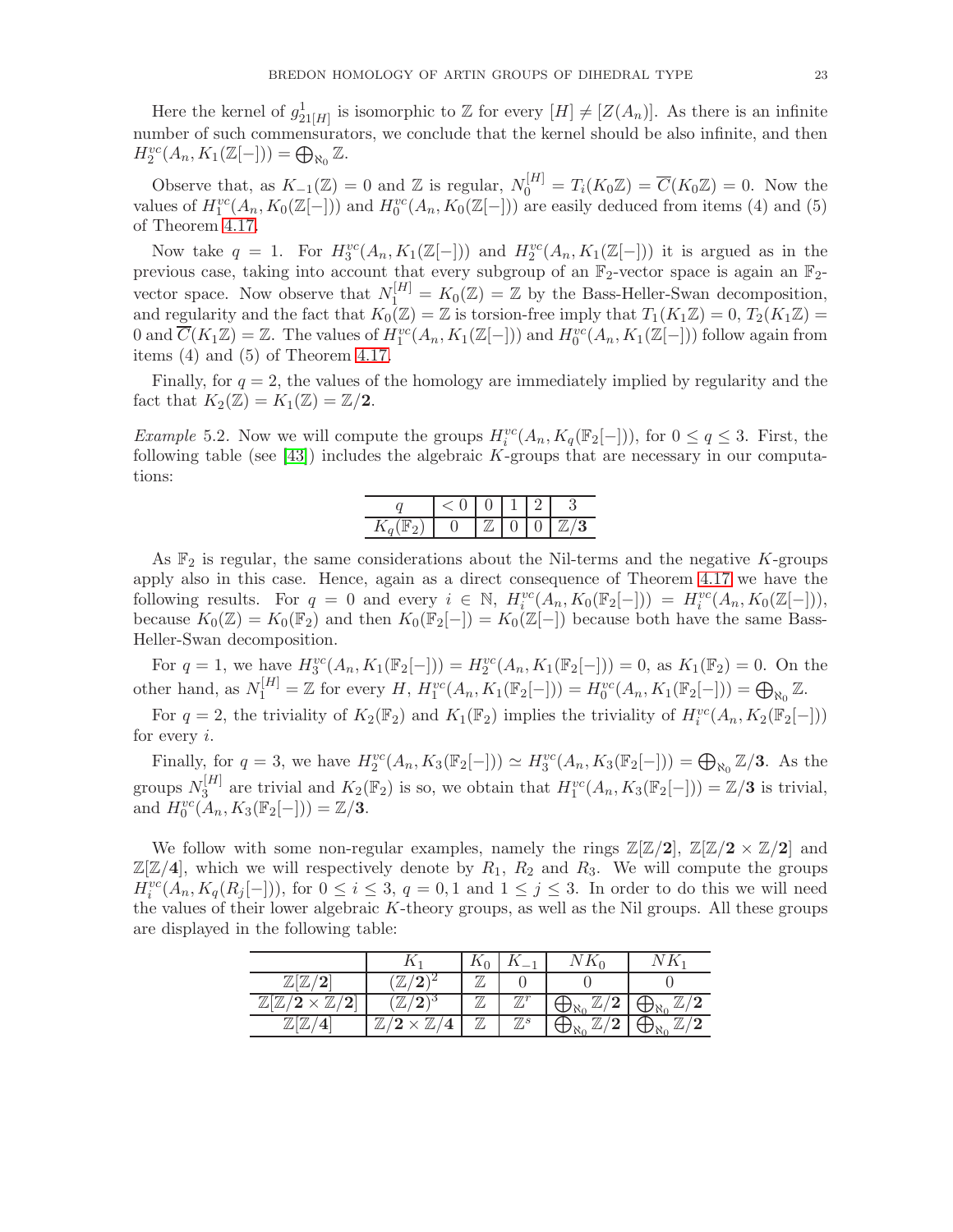Let us briefly explain the values of the table. By work of Oliver [\[41,](#page-26-14) Theorem 14.1-2], the kernels  $SK_1(R_i)$  of the determinant maps are trivial, and hence (see for example [\[48\]](#page-26-15))  $K_1(R_i)$ is the group of units of  $R_j$ . Now the values of  $K_1$  follow from a theorem of Higman ([\[26\]](#page-25-24), see also [\[46,](#page-26-16) II.4.1]). In turn, by [\[11,](#page-25-25) Proposition 6], the reduced  $K_0$  of these three rings is trivial, and then [\[30,](#page-25-11) Lemma 2.18] implies that  $K_0(R_i) = \mathbb{Z}$  for every j. The values of the third column follow from work of Carter  $[10,$  Theorem 1, being the figures r and s positive integers that depend on the Schur indexes. Finally, the Nil-terms of the two last columns were computed by Weibel in [\[53\]](#page-26-17).

We are now ready to describe the homology of the dihedral Artin groups with respect to the family of virtually cyclic groups, referred to the K-theory  $K_q$  of these group rings,  $q = 0, 1$ . As before, our main tool is Theorem [4.17.](#page-19-0)

Example 5.3. We start with  $R_1 = \mathbb{Z}[\mathbb{Z}/2].$  $S_3^{vc}(A_n, K_0(R_1[-])) =$  $H_2^{vc}(A_n, K_0(R_1[-])) = \bigoplus_{\aleph_0} \mathbb{Z}$ . Taking into account that  $N_0^{[H]} = 0$  for every H (because  $K_{-1}(R_1)$  is trivial, and also the Nil-terms), we obtain that  $H_1^{vc}(A_n, K_0(R_1[-])) = 0$ . On the other hand,  $H_0^{vc}(A_n, K_0(R_1[-])) = \mathbb{Z}$  too.

If  $q = 1$ ,  $H_3^{vc}(A_n, K_1(R_1[-])) = H_2^{vc}(A_n, K_1(R_1[-])) = \bigoplus_{\aleph_0} \mathbb{Z}/2$ . Moreover, as  $\mathbb{Z}$  is torsionfree and then the correspondent  $T_1(K_1(R_1))$  is trivial, we have  $H_1^{vc}(A_n, K_1(R_1[-])) = \bigoplus_{\aleph_0} \mathbb{Z}$ . Finally, taking into account that  $C(K_1(R_1)) = \mathbb{Z}$  in this case,  $H_0^{vc}(A_n, K_1(R_1[-])) = \mathbb{Z}/2 \oplus \mathbb{Z}$  $\mathbb{Z}/2 \oplus (\bigoplus_{\aleph_0} \mathbb{Z}).$ 

*Example* 5.4. We continue by considering  $R_2 = \mathbb{Z}[\mathbb{Z}/2 \times \mathbb{Z}/2]$ . Now  $H_3^{vc}(A_n, K_0(R_2[-])) =$  $H_2^{vc}(A_n, K_0(R_2[-])) = \bigoplus_{N_0} \mathbb{Z}$ , exactly as in the previous example. We have  $N_0^{[H]} = K_{-1}(R_2) \oplus$  $NK_0(R_2) \oplus NK_0(R_2) = \mathbb{Z}^r \oplus (\bigoplus_{\aleph_0} \mathbb{Z}/2)$  and then  $H_1^{vc}(A_n, K_0(R_2[-])) = (\bigoplus_{\aleph_0} \mathbb{Z}) \oplus (\bigoplus_{\aleph_0} \mathbb{Z}/2).$ Observe that the extra term  $T_2(K_0(R_2))$  is an  $\mathbb{F}_2$ -vector space of at most countable dimension, and then it is included in the previous direct sum. Finally,  $H_0^{vc}(A_n, K_0(R_2[-])) = (\bigoplus_{\aleph_0} \mathbb{Z}) \oplus$  $(\bigoplus_{\aleph_0} \mathbb{Z}/2)$  as in the previous case, taking into account that  $\overline{C}(K_0(R_2))$  is a direct sum of free abelian groups and an  $\mathbb{F}_2$ -vector space, both of at most countable dimension.

When  $q = 1$ ,  $H_3^{vc}(A_n, K_1(R_2[-])) = H_2^{vc}(A_n, K_0(R_2[-])) = \bigoplus_{\aleph_0} \mathbb{Z}/2$ , because  $K_1(R_2) =$  $(\mathbb{Z}/2)^3$ . Now  $N_q^{[H]} = \mathbb{Z} \oplus \bigoplus_{\aleph_0} \mathbb{Z}/2$ , and then by similar reasons to the previous case,  $H_1^{vc}(A_n, K_1(R_2[-])) = (\bigoplus_{\aleph_0} \mathbb{Z}) \oplus (\bigoplus_{\aleph_0} \mathbb{Z}/2)$ . Similarly  $H_0^{vc}(A_n, K_1(R_2[-])) = (\bigoplus_{\aleph_0} \mathbb{Z}) \oplus$  $(\bigoplus_{\aleph_0} \mathbb{Z}/2).$ 

*Example* 5.5. To conclude, we consider  $R_2 = \mathbb{Z}[\mathbb{Z}/4]$ . As the groups  $K_0$ ,  $NK_0$  and  $NK_1$ are all isomorphic as abelian groups to their counterparts in the previous example and  $K_{-1}$  is also free abelian,  $H_3^{vc}(A_n, K_0(R_3[-])) = H_2^{vc}(A_n, K_0(R_3[-])) = \bigoplus_{\aleph_0} \mathbb{Z}, H_1^{vc}(A_n, K_0(R_3[-])) =$  $(\bigoplus_{\aleph_0}\mathbb{Z})\oplus(\bigoplus_{\aleph_0}\mathbb{Z}/2)$ , and  $H_0^{vc}(A_n,K_0(R_3[-]))=(\bigoplus_{\aleph_0}\mathbb{Z})\oplus(\bigoplus_{\aleph_0}\mathbb{Z}/2)$ .

For  $q = 1$ , it is clear that  $H_3^{vc}(A_n, K_1(R_3[-])) = (\bigoplus_{\aleph_0} \mathbb{Z}/2) \oplus (\bigoplus_{\aleph_0} \mathbb{Z}/4)$ . Now, the analysis of  $g_2^1$  in Section [4.3.3](#page-16-0) guarantees that  $H_2^{vc}(A_n, K_1(R_3[-]))$  should contain a subgroup isomorphic to  $(\bigoplus_{\aleph_0} \mathbb{Z}/2) \oplus (\bigoplus_{\aleph_0} \mathbb{Z}/4)$ , and then be isomorphic to it, as the source of  $g_2^1$  is also isomorphic to  $(\bigoplus_{\aleph_0} \mathbb{Z}/2) \oplus (\bigoplus_{\aleph_0} \mathbb{Z}/4)$ . We have  $N_1^{[H]} = K_0(R_3) \oplus NK_0(R_2) \oplus NK_0(R_2) =$  $\mathbb{Z} \oplus (\bigoplus_{N_0} \mathbb{Z}/2)$ . By an analogous reasoning to the case of  $R_2$ ,  $H_1^{vc}(A_n, K_1(R_3[-])) =$  $(\bigoplus_{\aleph_0}\mathbb{Z}) \oplus \left(\bigoplus_{\aleph_0}\mathbb{Z}/2\right)$ . Finally,  $H_0^{vc}(A_n, K_1(R_3[-])) = (\bigoplus_{\aleph_0}\mathbb{Z}) \oplus \left(\bigoplus_{\aleph_0}\mathbb{Z}/2\right) \oplus \mathbb{Z}/4$ , corresponding the extra term to  $K_1(R_3)$ .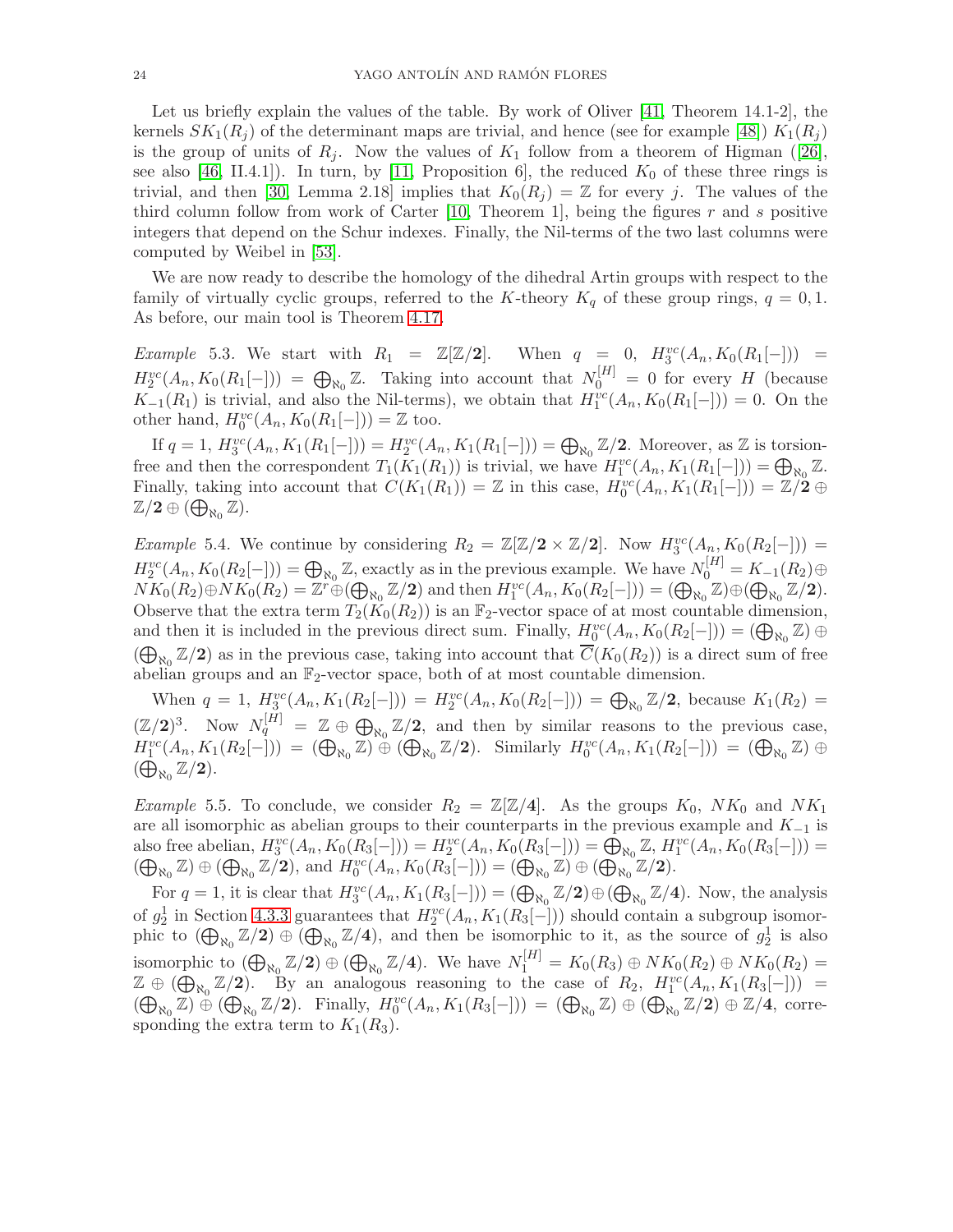Remark 5.6. Observe that the proposed method permits computations of the Bredon homology (with respect to the family of virtually cyclic groups) of  $A_n$  with respect to the K-theory of any ring for which there is some knowledge of the algebraic K-groups. We remark that the computation of the lower algebraic K-theory groups is a hot topic nowadays (see for example [\[28\]](#page-25-27), [\[25\]](#page-25-28) or [\[22\]](#page-25-29)), so it seems possible that good knowledge about the  $E^2$ -term of the Atiyah-Hirzebruch spectral sequence is achieved in these cases, even for more general families of Artin groups.

When the ring R is regular, it is possible to take a shortcut in order to compute the lefthand side of the Farrell-Jones conjecture. Observe that Theorem 0.1 in [\[33\]](#page-25-12), that establishes a splitting

$$
H^G(\underline{\underline{E}}G, \mathbf{K}(R)) \simeq H^G(\underline{E}G, \mathbf{K}(R)) \oplus H^G(\underline{\underline{E}}G, \underline{E}G, \mathbf{K}(R)),
$$

for every group G and ring R. Now if R is regular and G is torsion-free, the second term of the direct sum vanishes [\[31,](#page-25-6) Proposition 2.6]. Likewise, when G is torsion-free  $EG = EG$ , the classical universal space for principal G-bundles, and then  $H^G(\underline{EG}, \mathbf{K}(R)) = H(BG, \mathbf{K}(R)),$ being the latter ordinary homology. Hence, in the case  $G = A_n$ , it is enough to compute  $H(BA_n, \mathbf{K}(R))$  to obtain the left-hand side of the Farrell-Jones conjecture for these groups. When the coefficients  $K(R)$  are known, and taking into account that the Artin groups of dihedral type are one-relator, Lemma 16.21 in [\[30\]](#page-25-11) provides an accurate description of these homology groups, corresponding case i) of the lemma to n even and case ii) to n odd. For example, when  $K = \mathbb{F}_p$  for p prime, the classical results of [\[43\]](#page-26-13) provide a complete knowledge of the groups  $H(BA_n, \mathbf{K}(R))$ , while for  $K = \mathbb{Z}$  much information is available ([\[52,](#page-26-7) page 2]). When  $R$  is not regular, however, this strategy does not work, as in this case groups in the left-hand side of Farrell-Jones. In this context, we expect that our results on Bredon homology of  $A_n$  (znd in particular the last examples of this section) can bring some light over the groups  $H^{A_n}(\underline{EA}_n, \mathbf{K}(R))$ , via appropriate computations in the equivariant Atiyah-Hirzebruch spectral sequence. Observe that, according to Theorem [4.17,](#page-19-0) this spectral sequence has four columns. This fact indicates that the sequence should collapse at most in the page  $E_4$ , and hence this page should provide the knowledge of Farrell-Jones groups. The analysis of the differentials, as well as the subsequent description of the  $E_3$  and  $E_4$ -pages, seems a difficult and interesting future line of research.

# Acknowledgments.

We warmly thank D. Juan-Pineda, W. Lück, N. Petrosyan, L.J. Sánchez-Saldaña, V. Srinivasan and J. Stienstra and an anonymous referee for their useful comments.

### **REFERENCES**

- <span id="page-24-1"></span>[1] J. Aramayona, D. Juan-Pineda and A. Trujillo-Negrete, On the virtually cyclic dimension of mapping class groups of punctured spheres, Algebr. Geom. Topol. 18 (2018), no. 4, 2471—2495.
- <span id="page-24-2"></span>[2] J. Aramayona and C. Martínez-Pérez, The proper geometric dimension of the mapping class group, Algebr. Geom. Topol. 14 (2014), no. 1, 217-–227.
- <span id="page-24-4"></span><span id="page-24-0"></span>[3] G.N. Arzhantseva, On quasiconvex subgroups of word hyperbolic groups, Geom. Dedicata, 87 (2001), 191–208.
- [4] S Azzali, S.L. Browne, M.P. Gomez-Aparicio, L.C. Ruth and H. Wang, K-homology and K-theory of pure braid groups, [arXiv:2105.07848](http://arxiv.org/abs/2105.07848)
- <span id="page-24-3"></span>[5] N. Bárcenas, D. Juan-Pineda and M. Velásquez, Bredon cohomology, K-theory and K-homology of pullbacks of groups, [arXiv:1311.3138.](http://arxiv.org/abs/1311.3138)
- <span id="page-24-5"></span>[6] H. Bass, Algebraic K-theory, W. A. Benjamin, Inc., New York-Amsterdam, 1968.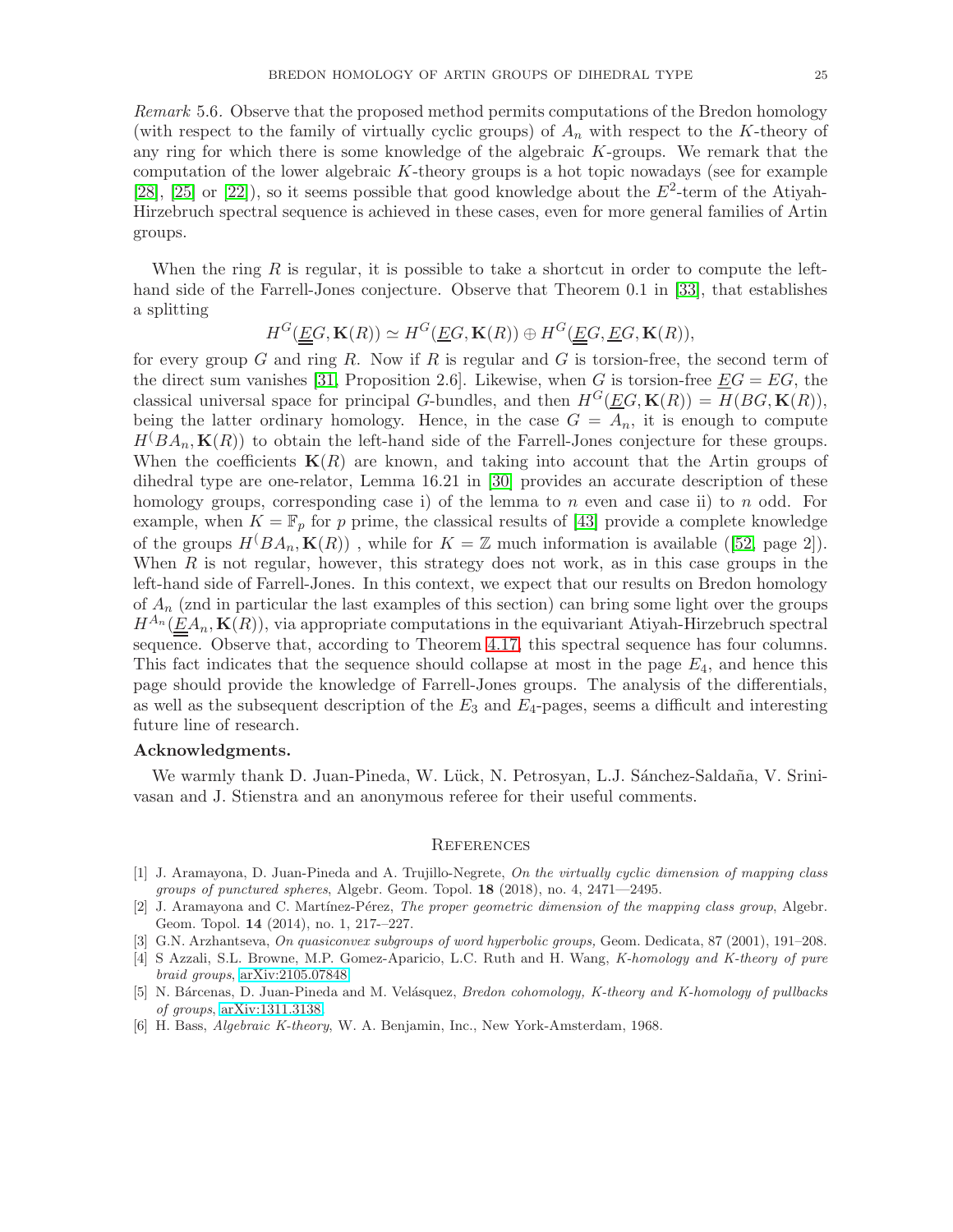- <span id="page-25-13"></span>[7] M. Bestvina. K. Fujiwara and D. Wigglesworth, Farrell-Jones conjecture for free-by-cyclic groups, [arXiv:1906.00069.](http://arxiv.org/abs/1906.00069)pdf
- <span id="page-25-7"></span><span id="page-25-2"></span>[8] G.E. Bredon, *Equivariant cohomology theories*, Lecture Notes in Mathematics, 34. Springer-Verlag, Berlin-New York, 1967.
- [9] M. Bustamante and L.J. Sánchez-Saldaña, On the algebraic K-theory of the Hilbert modular group, Algebr. Geom. Topol. 16 (2016), 2107-–2125.
- <span id="page-25-26"></span><span id="page-25-25"></span>[10] D.W. Carter, Lower K-theory of finite groups, Comm. Algebra 8 (1980), 1927-–1937.
- <span id="page-25-18"></span>[11] P. Cassou-Noguès, Classes d'idéaux de l'algèbre d'un groupe abélien, C. R. Acad. Sci. Paris Ser. A-B, 276:A973–A975, 1973.
- <span id="page-25-1"></span>[12] R. Charney, J. Meier and K. Whitlessey, Bestvina's normal form complex and the homology of Garside groups, Geom. Dedicata 105 (2004), 171-–188.
- <span id="page-25-19"></span>[13] L. Ciobanu, D. Holt and S. Rees, Equations in groups that are virtually direct products J. Algebra 545 (2020), 88–99.
- <span id="page-25-8"></span>[14] M. Clancy and G. Ellis, *Homology of some Artin and twisted Artin groups*, J. K-Theory 6 (2009), 171–196.
- [15] J.F. Davis, F. Quinn and H. Reich, Algebraic K-theory over the infinite dihedral group: a controlled topology approach, J. Topol. 4 (2011), 505-–528.
- <span id="page-25-20"></span><span id="page-25-3"></span>[16] D. Degrijse, A cohomological characterization of locally virtually cyclic groups, Adv. Math. 305 (2017), 935–952.
- [17] D. Degrijse and N. Petrosyan, Geometric dimension of groups for the family of virtually cyclic subgroups, J. Topol. 7 (2014), 697–726.
- <span id="page-25-22"></span><span id="page-25-14"></span>[18] T. tom Dieck, Transformation groups Vol. 8. Walter de Gruyter, 1987.
- <span id="page-25-5"></span>[19] T. Farrell, The nonfiniteness of Nil, Proc. Amer. Math. Soc. 65 (1977), 215—216.
- <span id="page-25-0"></span>[20] T. Farrell and L. Jones, Isomorphism conjectures in algebraic K-theory, J. Amer. Math. Soc., 6 (1993), 249—297.
- [21] R. Flores and J. González-Meneses, *Classifying spaces for the family of virtually cyclic subgroups of braid* groups, Int. Math. Res. Notices. 2020 (2020), 1575–1600.
- <span id="page-25-29"></span>[22] J. Guaschi, D. Juan-Pineda and S. Millán-López, The lower algebraic K-theory of virtually cyclic subgroups of the braid groups of the sphere and of  $\mathbb{Z}[B_4(S^2)]$ , Springer Briefs in Mathematics. Springer, Cham, 2018.
- <span id="page-25-21"></span>[23] I. Hambleton and W. Lück, *Induction and computation of Bass Nil groups for finite groups*, Pure Appl. Math. Q. 8 (2012), 199–219.
- <span id="page-25-28"></span><span id="page-25-23"></span>[24] A. Hatcher, *Algebraic topology*, Cambridge University Press, 2002.
- [25] C. Hidber and D. Juan-Pineda, The algebraic K-theory of the group ring of the Klein bottle group, Topol. Appl. 293 (2021), 8 pages.
- <span id="page-25-24"></span><span id="page-25-9"></span>[26] G. Higman, The units of group rings, Proc. London Math. Soc. 46 (1940), 231–248.
- [27] D. Kasprowski, K. Li and W. Lück, K and L-theory of graph products of groups, Groups Geom. Dyn. 15 (2021), 269–311.
- <span id="page-25-27"></span>[28] J. Lafont and I. Ortiz, Relative hyperbolicity, classifying spaces, and lower algebraic K-theory, Topology 46 (2007), 527–553.
- <span id="page-25-15"></span>[29] W. Lück, Survey on classifying spaces for families of subgroups, in Infinite groups: geometric, combinatorial and dynamical aspects, 269—322, Progr. Math., 248, Birkhäuser, Basel, 2005.
- <span id="page-25-11"></span>[30] W. Lück, Isomorphism conjectures in K and L-theory, in preparation, https://www.him.unibonn.de/lueck/data/ic.pdf
- <span id="page-25-6"></span>[31] W. Lück and H. Reich, The Baum-Connes and the Farrell-Jones conjectures in K- and L-theory, Handbook of K-theory, volume 2, pp. 703–842, Springer, 2005.
- <span id="page-25-10"></span>[32] W. Lück and D. Rosenthal, On the K- and L-theory of hyperbolic and virtually finitely generated abelian groups, Forum Math. 26 (2014), no. 5, 1565—1609.
- <span id="page-25-12"></span>[33] W. Lück and W. Steimle, Splitting the relative assembly map, Nil-terms and involutions, Ann. K-theory 1 (2016) 339–377.
- <span id="page-25-4"></span>[34] W. Lück and M. Weiermann, On the classifying space of the family of virtually cyclic subgroups, Pure Appl. Math. Q. 8 2 (2012), 497–555.
- <span id="page-25-17"></span><span id="page-25-16"></span>[35] R. Lyndon, Cohomology theory of groups with a single defining relation, Ann. of Math. **52** (1950), 650–665.
- [36] D. Macpherson, Permutation groups whose subgroups have just finitely many orbits, in Ordered groups and infinite permutation groups, pp. 221–230, Kluwer Academic Publishers, 1996.